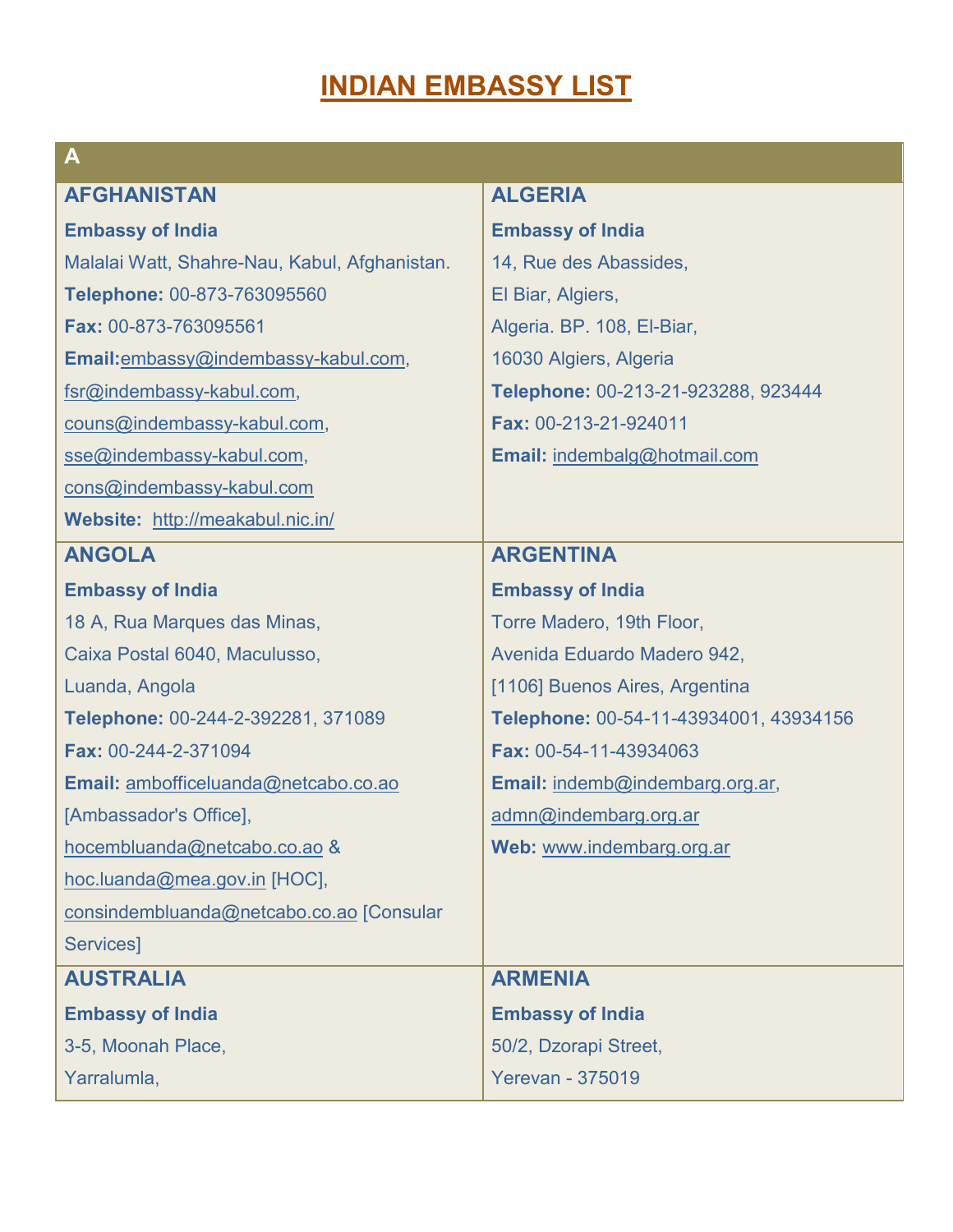| Canberra ACT 2600                             | Telephone: 00-374-10-539173/74/75         |
|-----------------------------------------------|-------------------------------------------|
| Telephone: 00-61-2-62733999, 62733774         | Fax: 00-374-10-533984/539170              |
| Fax: 00-61-2-62731308                         | Email: hoc@embassyofindia.am              |
| Email: admin@hcindia-au.org [Administration], | Web: www.indianembassy.am                 |
| is@hcindia-au.org [Information/Cultural]      |                                           |
| Web: www.hcindia-au.org                       |                                           |
| <b>AUSTRIA</b>                                | <b>AZERBAIJAN</b>                         |
| <b>Embassy of India</b>                       | <b>Embassy of India</b>                   |
| Kaerntnerring 2,                              | 31/39, Oktay Karimov Street,              |
| A-1015                                        | Ganjlik, Narimanov District,              |
| Telephone: 00-43-1-5058666, 4794372,          | Baku 370 069                              |
| 5850795                                       | Telephone: 00-994-12-5646354, 5646344;    |
| Fax: 00-43-1-5059219                          | 5412012 [ER]                              |
| Email: indemb@eoivien.vienna.at               | Fax: 00-994-12-4472572                    |
| Web: www.indianembassy.at                     | Email: eibaku.attache@azdata.net [Admn. & |
|                                               | Commercial], eibaku.cpv@azdata.net        |
|                                               |                                           |
|                                               | [Consular]                                |
| B                                             |                                           |
| <b>BAHRAIN</b>                                | <b>BELGIUM</b>                            |
| <b>Embassy of India</b>                       | <b>Embassy of India</b>                   |
| Building 182, Road 2608,                      | 217 Chaussee de Vleurgat,                 |
| Area 326, Ghudaibiya,                         | 1050 Brussels                             |
| PO Box No. 26106,                             | Telephone: 00-322-6409140                 |
| Adliya - 326                                  | Fax: 00-322-6489638                       |
| Telephone: 00-973-17712683, 17712785,         | Email: hoc@indembassy.be                  |
| 17712649, 17713832                            | Web: www.indembassy.be                    |
| Fax: 00-973-17715527                          |                                           |
| Email: indeminf@batelco.com.bh                |                                           |
| Web: http://indianembassybahrain.com          |                                           |
| <b>BANGLADESH</b>                             |                                           |
| <b>High Commission of India</b>               | <b>Assistant High Commission of India</b> |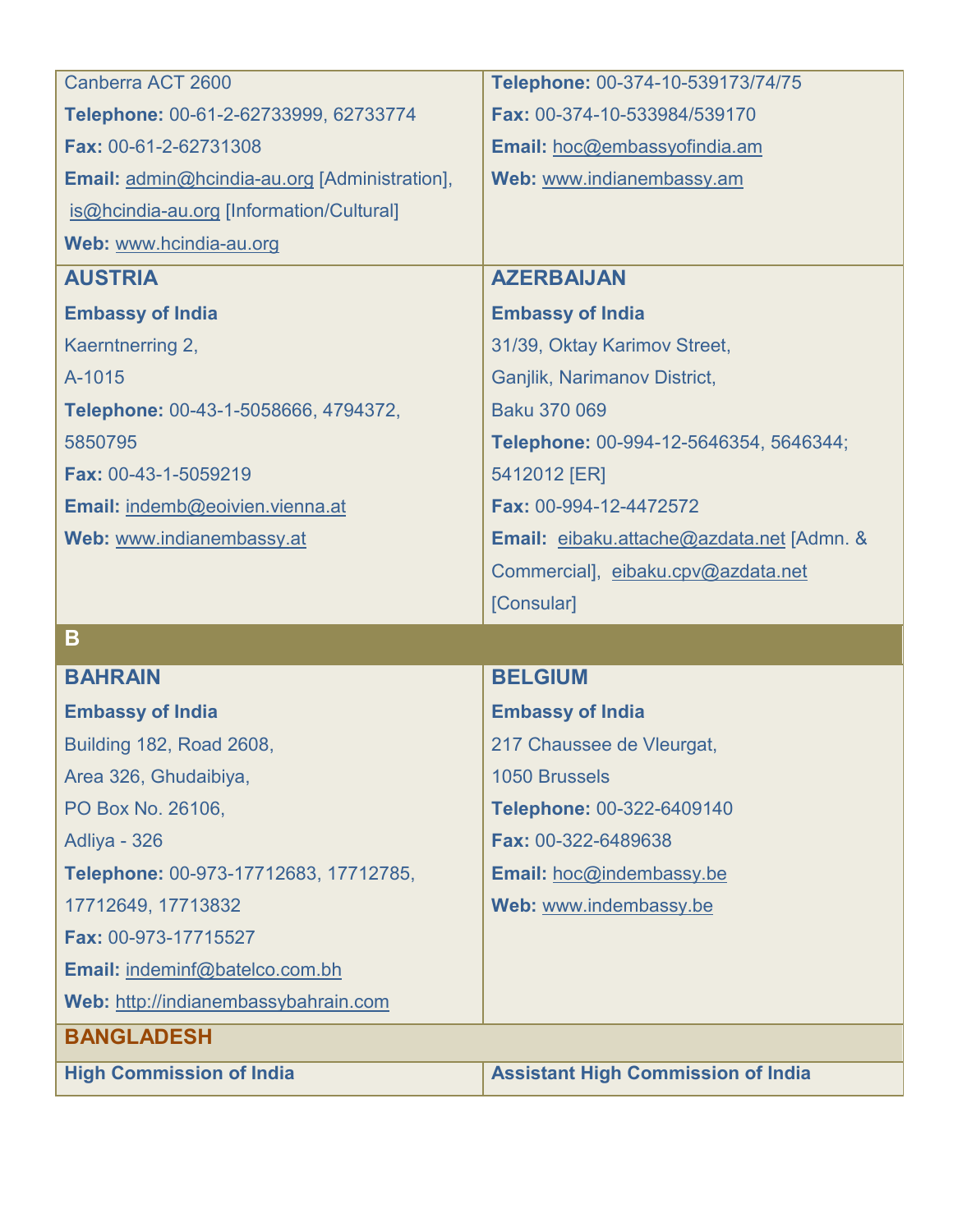| House No. 2, Road No. 142,             | H.No.2, B-2, Road No. 1, Kulshi,             |
|----------------------------------------|----------------------------------------------|
| Gulshan-I,                             | Chittagong,                                  |
| Dhaka, Bangladesh                      | <b>Bangladesh</b>                            |
| Telephone: 00-8802-9889339, 9888789-91 | Telephone: 00-880-31-654148                  |
| Fax: 00-8802-8817487                   | Fax: 00-880-31-654147                        |
| Email: hoc@hcidhaka.org                | Email: ahc.chittagong@mea.gov.in             |
| Web: www.hcidhaka.org                  |                                              |
| <b>BELARUS (Republic of)</b>           | <b>Assistant High Commission of India</b>    |
| <b>Embassy of India</b>                | 567/B, Greater Road,                         |
| Sobinova Street 63,                    | Laxmipur,                                    |
| Minsk 220040,                          | Rajshahi                                     |
| <b>Belarus</b>                         | Telephone: 00-880-721-861211 / 213/ 214/ 215 |
| Telephone: 00-375-17-2629399, 2627739  | Fax: 00-880-721-861212                       |
| Fax: 00-375-17-2884799, 2161896        | Email: hoc.rajshahi@mea.gov.in               |
| Email: amb.minsk@mea.gov.in,           |                                              |
| hoc@indemb.bn.by                       |                                              |
|                                        |                                              |
| Web: www.indembminsk.org               |                                              |
| <b>BHUTAN</b>                          |                                              |
| <b>Embassy of India</b>                | <b>Embassy of India</b>                      |
| Liaison Office of the Embassy of,      | India House,                                 |
| India in Bhutan,                       | Jungshina, Thimphu,                          |
| Phuntsholing,                          | <b>Bhutan</b>                                |
| <b>Bhutan</b>                          | Telephone: 00-975-2-322162                   |
| Telephone: +9755-2635                  | Fax: 00-975-2-323195                         |
| Fax: +00-975-5-252992                  | Email: hocbht@druknet.bt, eoiss@druknet.bt   |
| Email: loplg@druknet.net.bt            |                                              |
| <b>Consulate General of India</b>      |                                              |
| <b>Maysel Apartments,</b>              |                                              |
| Near Bank Colony, Phuentsholing,       |                                              |
| <b>Bhutan</b>                          |                                              |
| Tel: 00-975-5-252101, 251588           |                                              |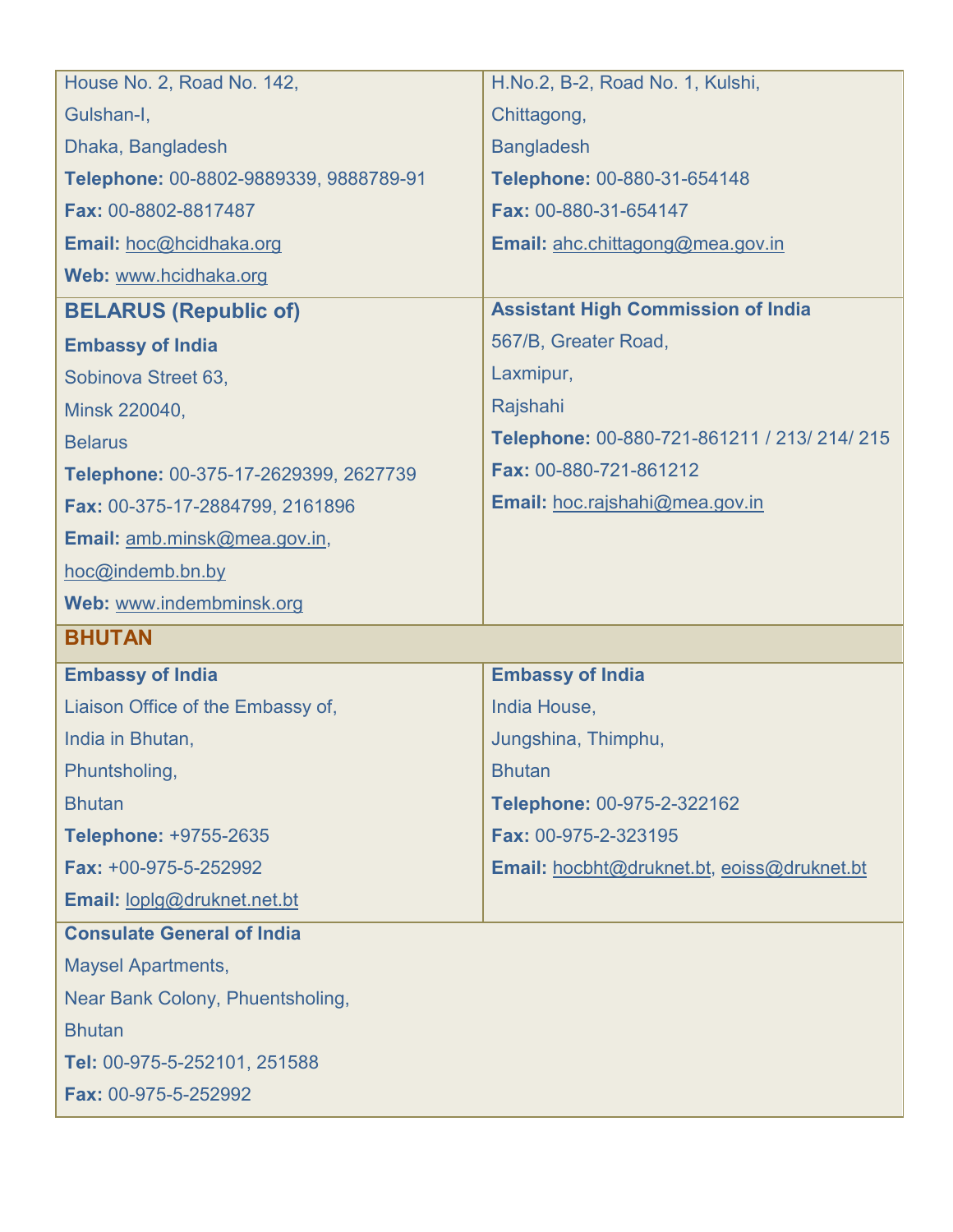**E-mail:** [hop.psling@mea.gov.in](mailto:hop.psling@mea.gov.in)

## **BRAZIL**

| <b>Embassy of India</b>               | <b>Consulate General of India</b>        |
|---------------------------------------|------------------------------------------|
| SHIS QL 08, Conj. 08, Casa 01,        | Av. Paulista,                            |
| Lago Sul, Brasilia D.F.,              | 925, 7th Floor,                          |
| CEP 71620 285,                        | São Paulo, Brazil,                       |
| <b>Brazil</b>                         | CEP - 01311 - 916                        |
| Tel: 00-55-61-32484006/4195/4197/4198 | Tel: 00-55-11-31710340/41, 32534290,     |
| Fax: 00-55-61-32487849/5486           | 32851773                                 |
| E-mail: indemb@indianembassy.org.br   | <b>Fax: 00-55-11-31710342</b>            |
|                                       | E-mail: consul.rk@indiaconsulate.org.br, |
|                                       | consul@indiaconsulate.org.br,            |
|                                       | vc@indiaconsulate.org.br                 |
|                                       | Web: www.indiaconsulate.org.br           |
| <b>BRUNEI DARUSSALAM</b>              | <b>BULGARIA</b>                          |
| <b>High Commission of India</b>       | <b>Embassy of India</b>                  |
| Baitussyifaa, Simpang 40-22,          | 23, Sveti Sedmochislenitzi Street,       |
| Jalan Sungai Akar,                    | Lozenets, Sofia 1421,                    |
| Bandar Seri Begawan BC 3915           | Bulgaria.                                |
| Brunei Darussalam.                    | Telephone: 00-359-2-9635675, 9635676,    |
| Telephone: 00-673-2339947, 2339685    | 9635677                                  |
| <b>Fax: 00-673-2339783</b>            | <b>Fax: 00-359-2-9635686</b>             |
| <b>Email: hicomind@brunet.bn</b>      | Email: amb.sofia@mea.gov.in,             |
|                                       | hoc.sofia@mea.gov.in                     |
|                                       | Web:www.indembsofia.org                  |
| <b>BURKINA FASO</b>                   | <b>BOTSWANA</b>                          |
| <b>Embassy of India</b>               | <b>High Commission of India</b>          |
| No. 167, Rue Joseph Badoua,           | Plot 5375 President s Drive,             |
| B.P. 6648,                            | Private Bag 249,                         |
| Ouagadougou-01,                       | Gaborone,                                |
| <b>Burkina Faso</b>                   | <b>Botswana</b>                          |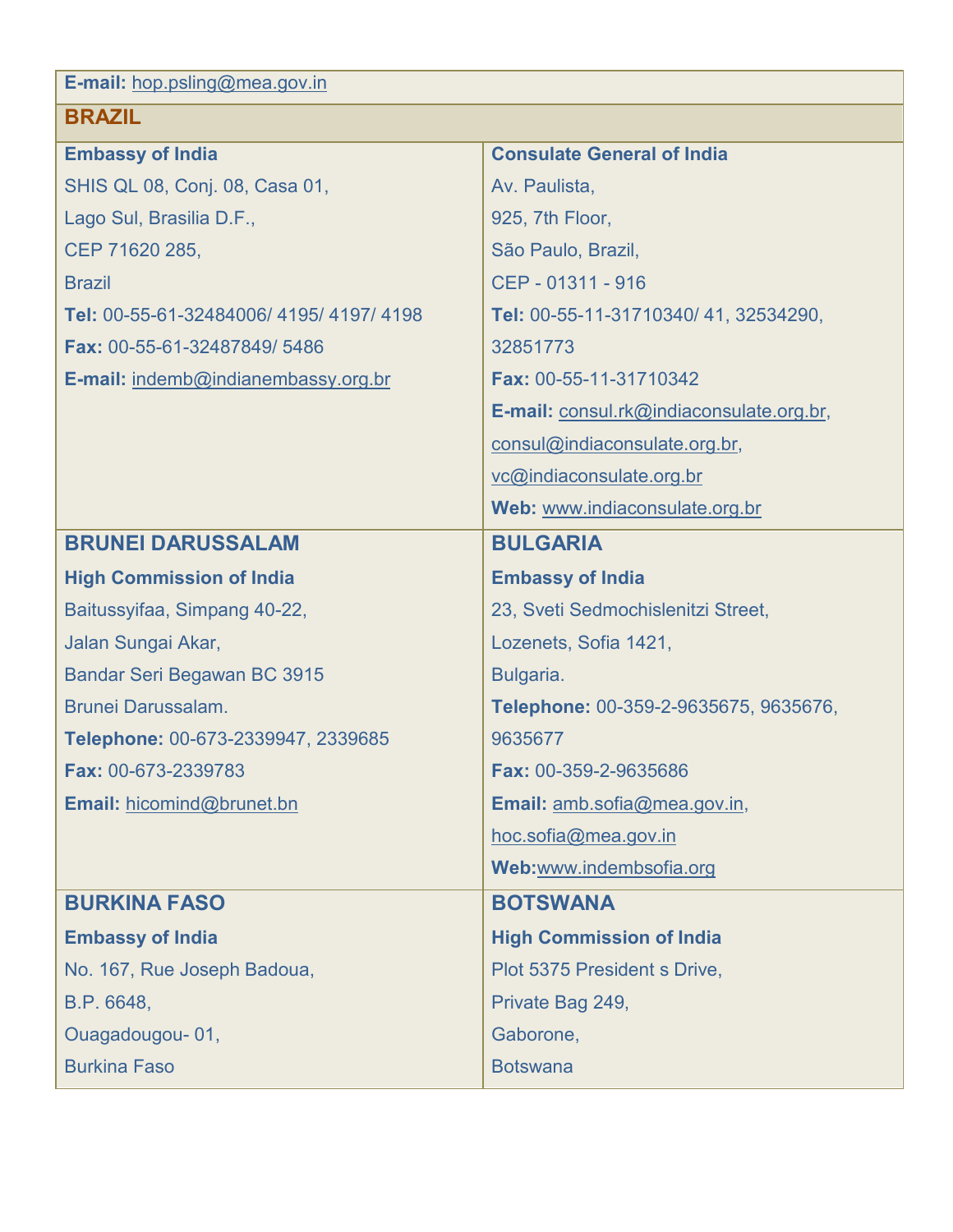| Telephone: +00-226-312009,00-226-314368 | Telephone: 00-267-3972676                   |
|-----------------------------------------|---------------------------------------------|
| Fax: +00-226-312012                     | Fax: 00-267-3974636                         |
| Email: indemb@fasonet.bf                | Email: hicomind@info.bw,                    |
|                                         | india2botswana@yahoo.com                    |
|                                         | Web: www.highcommissionofindia.org.bw       |
| $\mathbf C$                             |                                             |
| <b>CAMBODIA (Royal government of)</b>   | <b>CANADA</b>                               |
| <b>Embassy of India</b>                 | <b>High Commission of India</b>             |
| Villa No. 5, Street No. 466,            | 10 Springfield Road,                        |
| Phnom Penh,                             | Ottawa, Ontario K1M 1C9,                    |
| Cambodia                                | Canada                                      |
| Telephone: 00-855-23-210912, 210913     | Telephone: 00-613-7443751-53                |
| Fax: 00-855-23-213640                   | Fax: 00-613-7440913                         |
| Email: hocembindia@online.com.kh        | Email: hicomind@hciottawa.ca                |
|                                         | Web: www.hciottawa.ca                       |
| <b>CHILE</b>                            | <b>CHINA</b>                                |
| <b>Embassy of India</b>                 | <b>Embassy of India</b>                     |
| 871, Triana,                            | 1. Ritan Dong Lu,                           |
| Post Box No. 10433,                     | <b>Beijing 100600</b>                       |
| Santiago, Chile.                        | China                                       |
| Telephone: 00-56-2-2352005, 2352633     | Telephone: 00-86-10-65321908, 65321856      |
| Fax: 00-56-2-2359607                    | Fax: 00-86-10-65324684                      |
| Email: chancery@embajadaindia.cl,       | Email: webmaster@indianembassy.org.cn       |
| commerce@embajadaindia.cl               | Web: www.indianembassy.org.cn               |
| Web: www.embajadaindia.cl               |                                             |
| <b>COLOMBIA</b>                         |                                             |
| <b>Embassy of India</b>                 | <b>Congo [Republic of]</b>                  |
| Avenida Calle 116,                      | <b>Honorary Consulate General of India,</b> |
| No. 7-15, Int. 2,                       | <b>Brazzaville</b>                          |
| Off. 301, Torre Cusezar,                | B.P. 168, Avenue Bayardelle, Brazaville     |
| Santa Barbara, Bogota D.C., Colombia    | <b>Republic of Congo.</b>                   |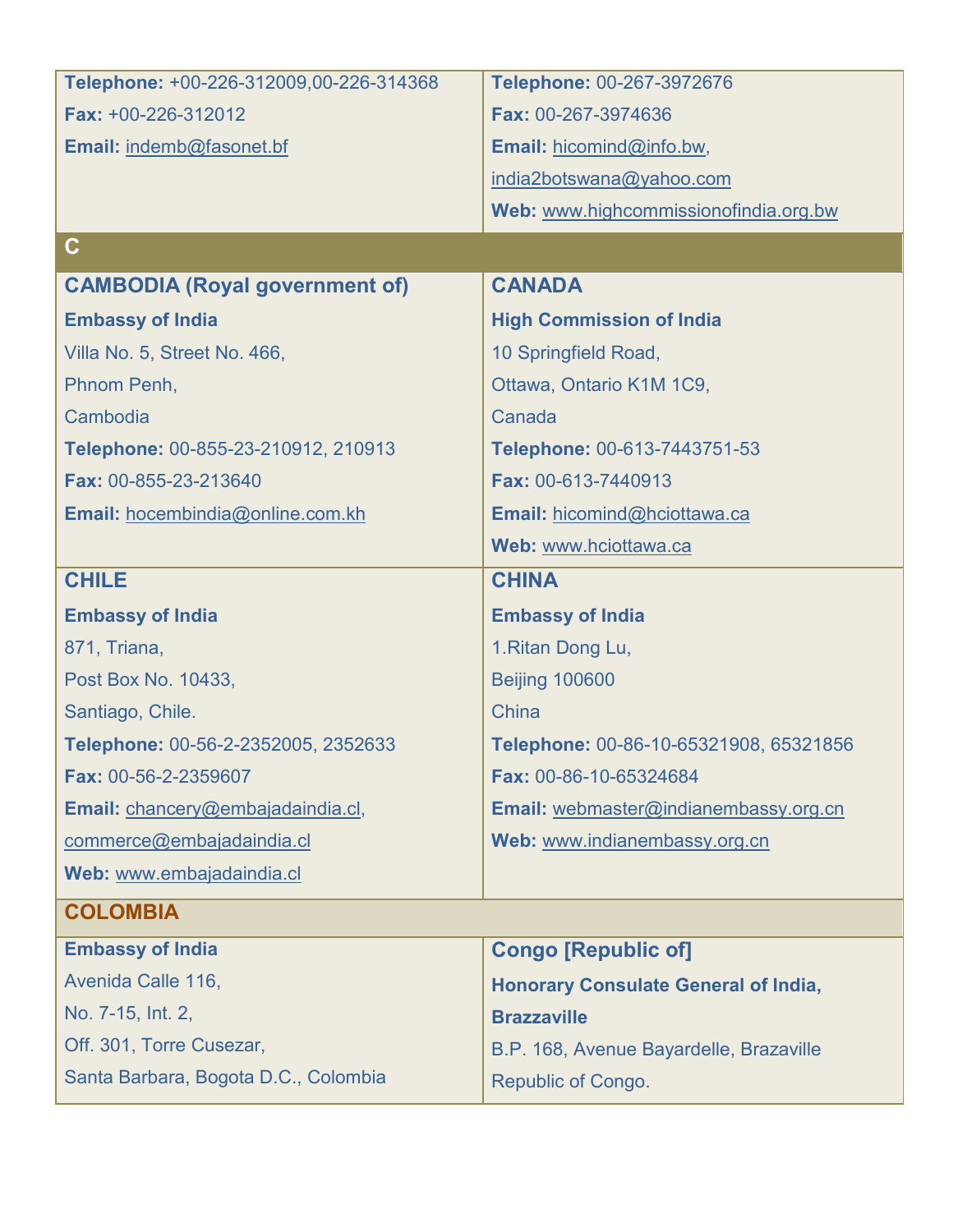| Telephone: 00-57-1-6373259/279/280/289         | Telephone: 00-242-811646 (O) / 810099 (R)   |
|------------------------------------------------|---------------------------------------------|
| Fax: 00-57-1-6373451/516                       | <b>Fax:</b> 00-242-815782 (O & R)           |
| Email: hoc.bogota@mea.gov.in,                  | E-Mail: hcgbzv@yahoo.co.in,                 |
| indembog@cable.net.co                          | regalste@yahoo.com (R), regal@mtybernet.com |
| Web: www.embajadaindia.org                     | $(R)$ , regalcgo2@yahoo.fr $(R)$            |
| <b>COSTA RICA</b>                              | <b>COTE D'IVOIRE</b>                        |
| <b>Embassy of India</b>                        | <b>Embassy of India</b>                     |
| Hony. Consulate of India, San Jose,            | <b>Embassy of India</b>                     |
| Embassy of India (Underjurisdiction, of Panama | Villa/Lot No. 2728, ILot 229, 7eme Tranche, |
| City Address: 4407-1000, Hony.                 | II-Plateaux - Angre Abidjan 06 B.P. 318,    |
| Consu San Jose, Costa Rica.                    | Abidjan 06                                  |
| Telephone: +506 2203810                        | <b>Cote d'Ivoire [Ivory Coast]</b>          |
| Fax: +506 296 6534                             | Telephone: 00-225-22423769/7079/1851/1884   |
|                                                | Fax: 00-225-22426649                        |
|                                                | Email: indemabj@afnet.net                   |
| <b>CROATIA</b>                                 | <b>CUBA</b>                                 |
|                                                |                                             |
| <b>Embassy of India</b>                        | <b>Embassy of India</b>                     |
| Kulmerska 23A,                                 | No. 202, Calle 21,                          |
| 10000 Zagreb,                                  | Esquina a 'K',                              |
| Croatia                                        | Vedado, Havana,                             |
| Telephone: 00-385-1-4873239/40/41, 4824074     | Cuba                                        |
| [R]                                            | Telephone: 00-53-7-8333777, 8333169,        |
| Fax: 00-385-1-4817907                          | 551700                                      |
| Email: embassy.india@zg.htnet.hr               | Fax: 001-8146801064, 00-53-7-8333287        |
| Web: http://www.indianembassy.hr               | Email: hoc@indembassyhavana.cu              |
|                                                | Web: www.indembassyhavana.cu                |
| <b>CYPRUS (Republic of)(Nicosia)</b>           | <b>CZECH REPUBLIC</b>                       |
| <b>High Commission of India</b>                | <b>Embassy of India</b>                     |
| 3, Indira Gandhi St.,                          | Milady Horakove 60/93,                      |
| Montparnasse Hill,                             | 170 00, Prague 7,                           |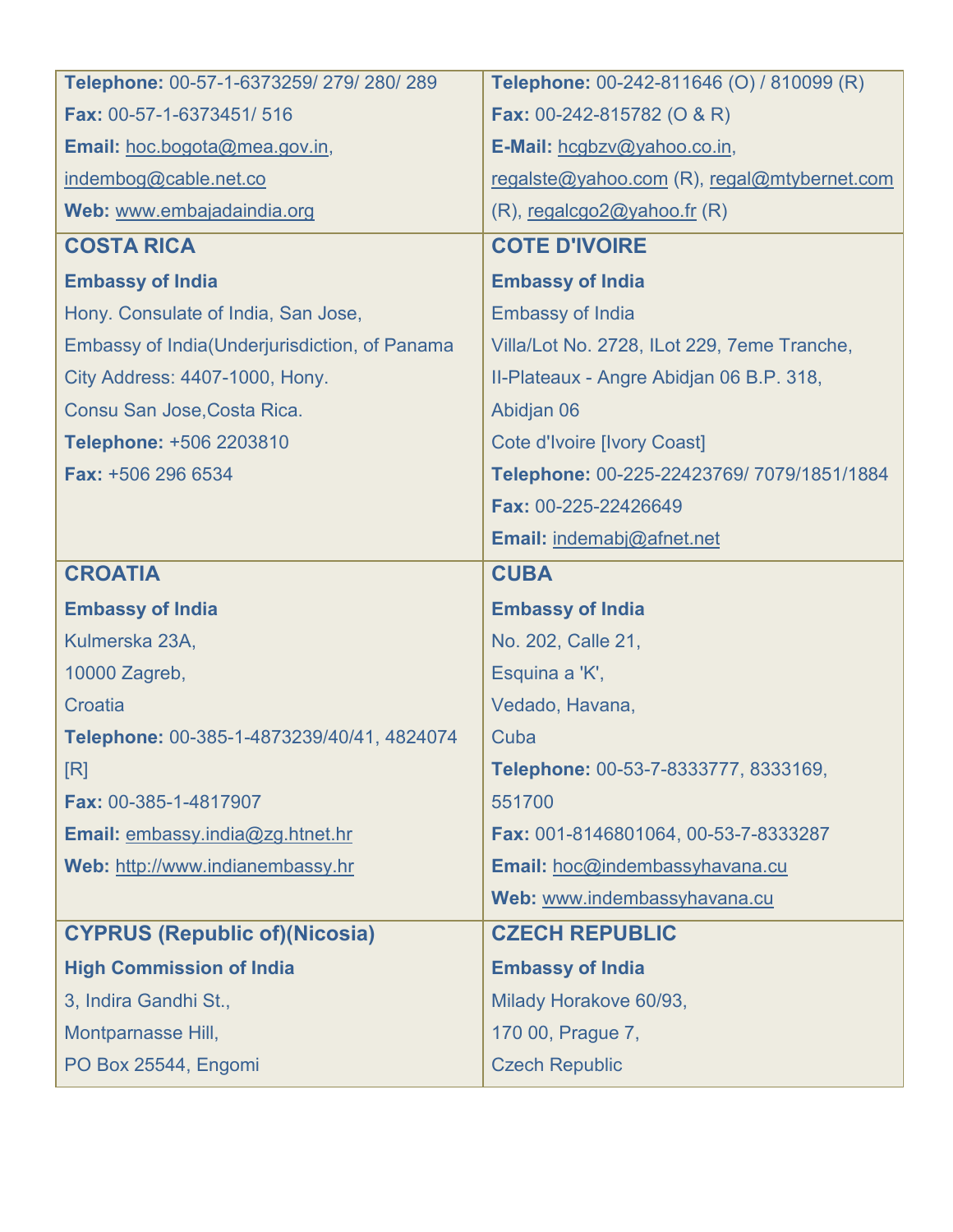| 2413 Nicosia,                                        | Telephone: 00-420-2-57533490                |
|------------------------------------------------------|---------------------------------------------|
| Telephone: 00-357-22351741, 22351170                 | Fax: 00-420-2-57533378, 57533285            |
| <b>Fax: 00-357-22-350402 [HC's Office]</b>           | Email: india@india.cz, hoc@india.cz [Second |
| <b>Email:</b> hcoffice@cytanet.com.cy [HC's Office], | <b>Secretary</b>                            |
| hicomind@spidernet.com.cy [HOC's Office]             | Web: www.india.cz                           |
| Web: www.hcinicosia.org.cy                           |                                             |

### **D**

#### **DENMARK**

**Embassy of India** Vangehusvej 15, 2100 Copenhagen, Denmark. **Telephone:** 00-45-39182888, 39299201 **Fax:** 00-45-39270218 **Email:** [indemb@email.dk](mailto:indemb@email.dk) **Web:** [www.indian-embassy.dk](http://www.indian-embassy.dk/)

### **E**

#### **ECUADOR**

**Embassy of India**

Under Jurisdiction of Bogota, Colombia Calle Francisco Andrade Marin, 274 y Eloy Alfaro, (Sector Parque La Carolina) **Telephone:** + 00 593 2 290 9836 Ext 102, 00 593 22444227 (Res) **Fax:** +00 593 2 255 9749 (Direct)

**Email:** [fcm@impsat.net.ec,](mailto:fcm@impsat.net.ec) 

[loresan@impsat.net.ec](mailto:loresan@impsat.net.ec)

### **ETHIOPIA**

**Embassy of India** 

Arada Kifle Ketema,

### **EGYPT**

**Embassy of India** 5 Aziz Abaza Street, Zamalek, PO Box No. 718, Cairo - 11211, Egypt. **Telephone:** 00-20-2-7360052, 7356053 **Fax:** 00-20-2-7364038 **Email:** [embassy@indembcairo.com](mailto:embassy@indembcairo.com) **Web:** [www.indembcairo.com](http://www.indembcairo.com/)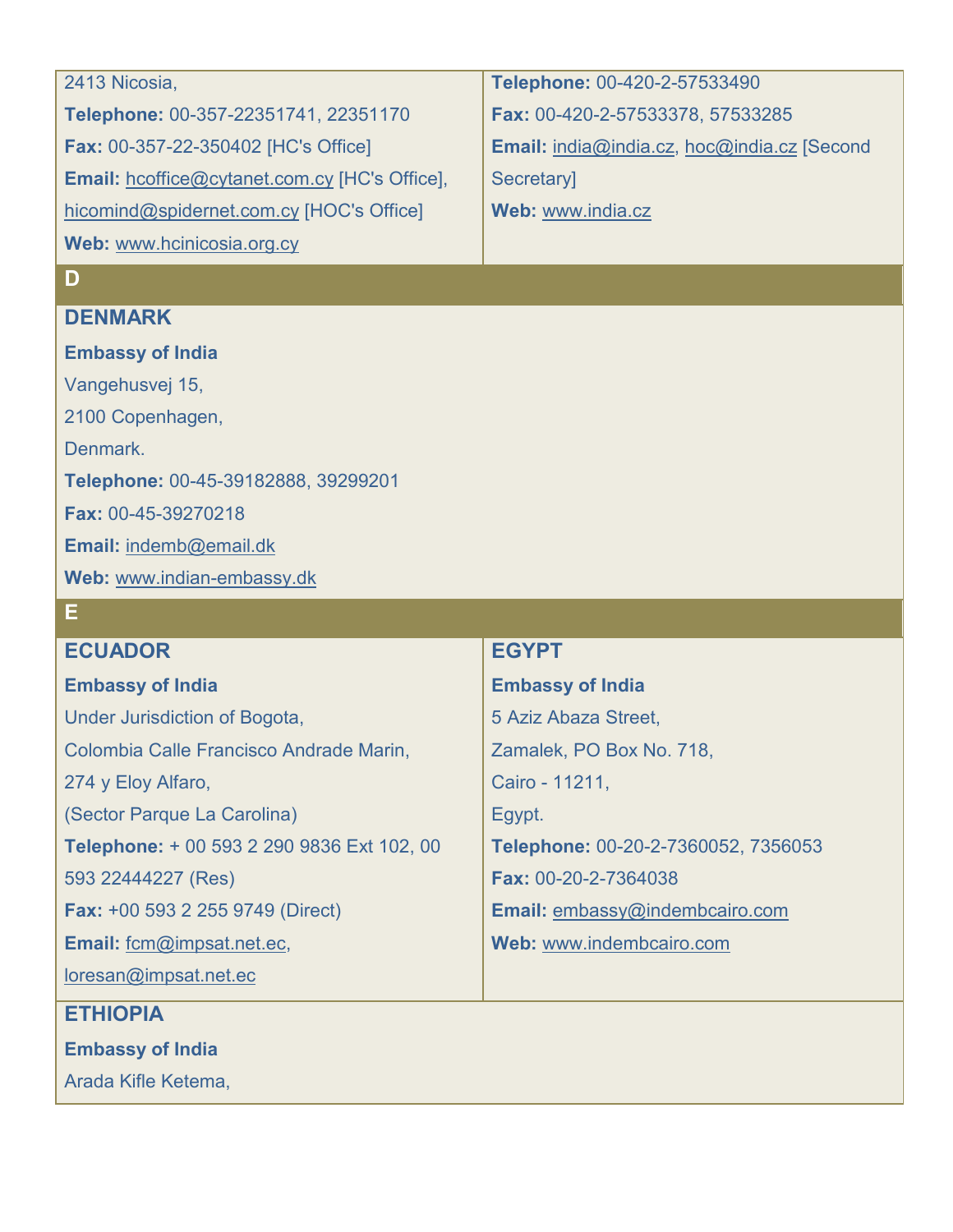| Kebele-14, H.No. 224,                                                      |                                       |  |
|----------------------------------------------------------------------------|---------------------------------------|--|
| Post Box No. 528,                                                          |                                       |  |
| Addis Ababa, Ethiopia                                                      |                                       |  |
| Telephone: 00-251-11-1235538 / 39 / 40 / 41                                |                                       |  |
| Fax: 00-251-11-1235547, 1235548                                            |                                       |  |
| <b>Email:</b> hoc.addisababa@mea.gov.in, indembassy@ethionet.et [Chancery] |                                       |  |
| Web: www.indianembassy.gov.et                                              |                                       |  |
| F                                                                          |                                       |  |
| <b>FIJI (Suva)</b>                                                         | <b>FINLAND</b>                        |  |
| <b>High Commission of India</b>                                            | <b>Embassy of India</b>               |  |
| Level 7, LICI Building,                                                    | 2 A 8, Satamakatu,                    |  |
| <b>Butt Street,</b>                                                        | 00160 Helsinki,                       |  |
| PO Box 471,                                                                | Finland.                              |  |
| Suva, Fiji                                                                 | Telephone: 00-358-9-2289910           |  |
| Telephone: 00-679-3301125                                                  | Fax: 00-358-9-6221208                 |  |
| Fax: 00-679-3301032                                                        | Email: indianembassy@indianembassy.fi |  |
| Email: hicomindsuva@is.com.fj                                              |                                       |  |
| <b>FRANCE</b>                                                              |                                       |  |
| <b>Embassy of India</b>                                                    |                                       |  |
| 5, Rue Alfred Dehodencq,                                                   |                                       |  |
| 75016 Paris, France.                                                       |                                       |  |
| Telephone: 00-33-1-40507070                                                |                                       |  |
| Fax: 00-33-1-40500996                                                      |                                       |  |
| Email: eiparis.admin@wanadoo.fr                                            |                                       |  |
| Web: www.ambinde.fr/                                                       |                                       |  |
| G                                                                          |                                       |  |
| <b>GERMANY</b>                                                             | <b>GHANA (Accra)</b>                  |  |
| <b>Embassy of India</b>                                                    | <b>High Commission of India</b>       |  |
| Tiergartenstrasse 17,                                                      | No.9, Ridge Road, Roman Ridge,        |  |
| 10785 Berlin,                                                              | PO Box: CT-5708, Cantonments,         |  |
| Germany                                                                    | Accra,                                |  |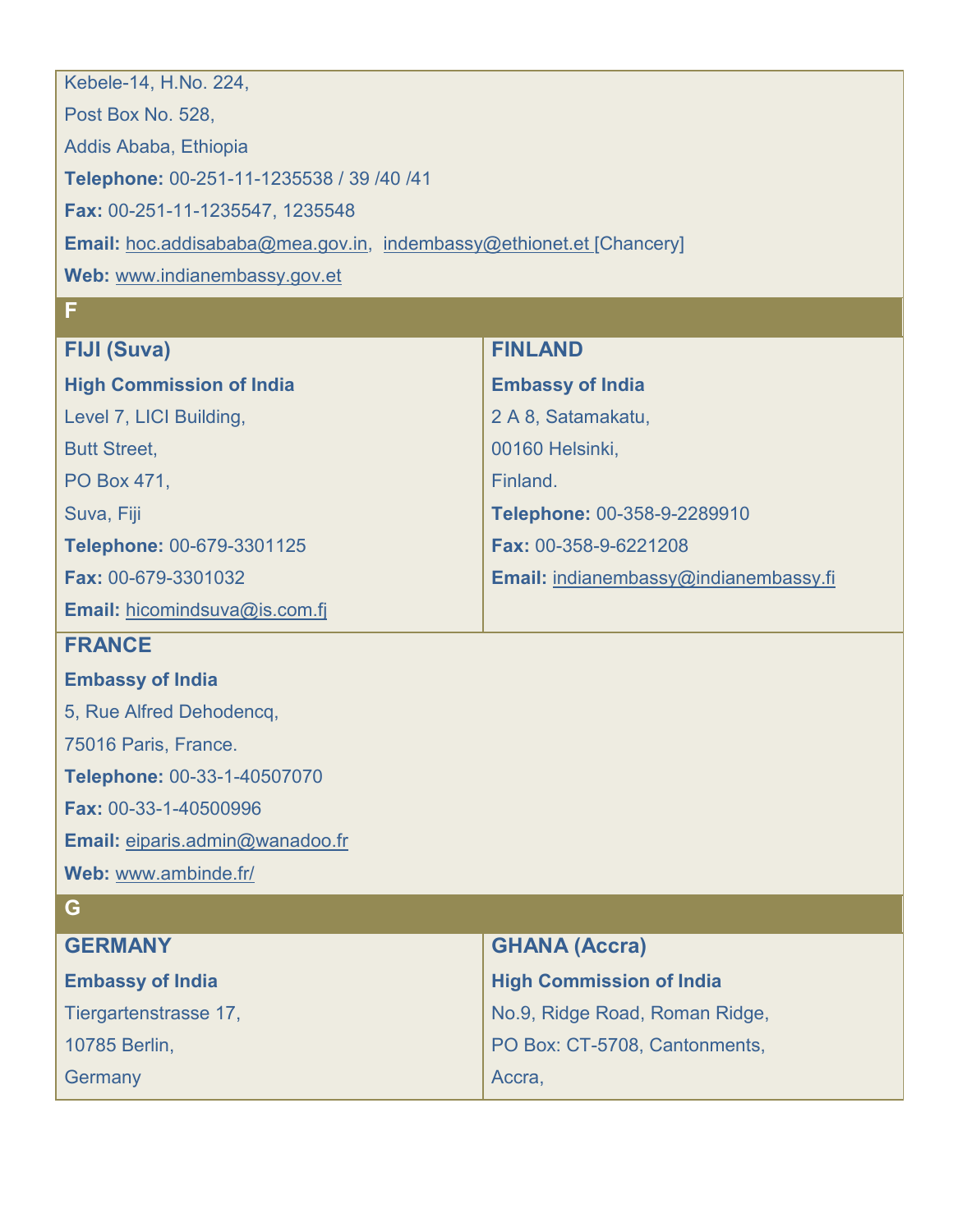| Telephone: 00-49-30-257950                 | Ghana                               |
|--------------------------------------------|-------------------------------------|
| <b>Fax: 00-49-30-25795102</b>              | Telephone: 00-233-21-775601/02      |
| Email: chancery@indianembassy.de           | Fax: 00-233-21-772176               |
|                                            | Email: indiahc@ncs.com.gh           |
| <b>GREECE</b>                              | <b>GUYANA (Georgetown)</b>          |
| <b>Embassy of India,</b>                   | <b>High Commission of India</b>     |
| 3, Kleanthous Street,                      | 307 Church Street,                  |
| Athens - 106 74                            | Queenstown,                         |
| Telephone: 00-30-210 7216227 & 210 7216481 | P.O. Box No. 101148,                |
| Fax: 00-30-210 7235458 & 210 7211252       | Georgetown, Guyana                  |
| Email: embassy@indianembassy.gr            | Telephone: 00-592-2263996, 2268965, |
| Web: www.indianembassy.gr                  | 2263240                             |
|                                            | <b>Fax: 00-592-2257012</b>          |
|                                            | Email: hicomind@guyana.net.gy       |

**H**

### **HUNGARY**

| <b>Embassy of India</b>                 |
|-----------------------------------------|
| Buzavirag utca 14,                      |
| 1025 Budapest,                          |
| <b>Hungary</b>                          |
| Telephone: 00-36-1-3257742, 3257743     |
| <b>Fax: 00-36-1-3257745</b>             |
| <b>Email:</b> chancery@indianembassy.hu |
| Web: www.indianembassy.hu               |
|                                         |

| <b>INDONESIA</b>                | <b>IRAN (Islamic Republic of)</b> |
|---------------------------------|-----------------------------------|
| <b>Embassy of India</b>         | <b>Embassy of India</b>           |
| Jalan H.R. Rasuna Said Kav.S-1, | No. 46, Mir-Emad St.,             |
| Kuningan,                       | Corner of 9th Street,             |
| Jakarta-12950,                  | Dr. Beheshti Avenue,              |
| <b>Indonesia</b>                | P.O. Box No. 15875-4118,          |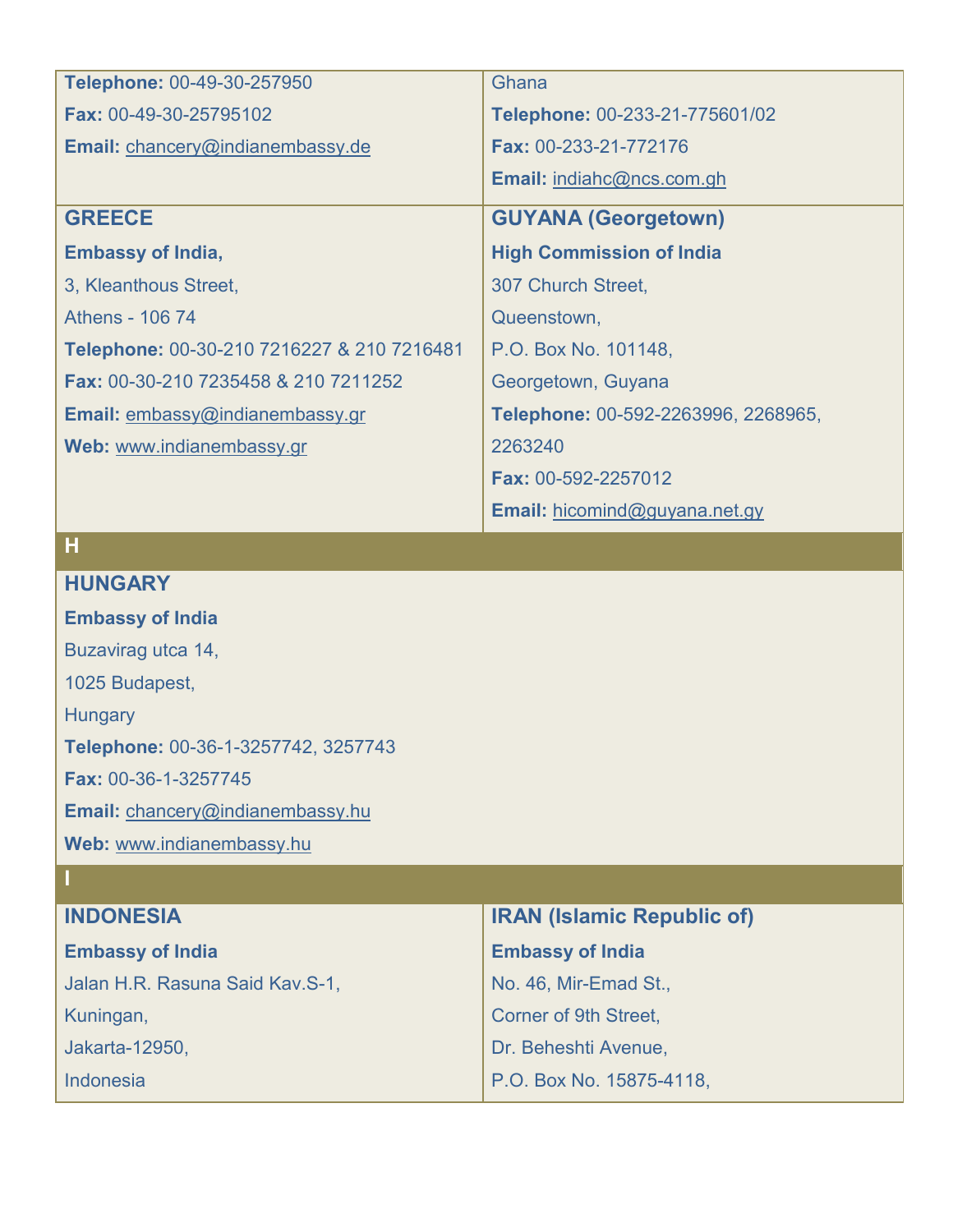| Telephone: 00-62-21-5204150, 5204152  | Tehran, Iran                         |
|---------------------------------------|--------------------------------------|
| Fax: 00-62-21-5204160                 | Telephone: 00-98-21-88755103 to 5    |
| Email: admikt@net-zap.com             | Fax: 00-98-21-88755973, 88745557     |
|                                       | Email: hoc.tehran@mea.gov.in         |
| <b>IRAQ (Islamic Republic of)</b>     | <b>IRELAND</b>                       |
| <b>Embassy of India</b>               | <b>Embassy of India</b>              |
| House No. 6, Zokak No. 25,            | 6, Leeson park,                      |
| Mohalla 306, Hay Al Maghrib,          | Dublin -6,                           |
| PO Box 4114, Adhamiya,                | Ireland.                             |
| <b>Baghdad</b>                        | Telephone: 00-353-1-4970959, 4970843 |
| Telephone: 00-914-1-4228419, 5417377, | Fax: 00-353-1-4978074                |
| 5435776                               | Email: indembassy@eircom.net         |
| Fax: 00-964-1-4229549                 |                                      |
| Email: eoibaghdad@yahoo.com           |                                      |
| <b>ISRAEL</b>                         | <b>ITALY</b>                         |
| <b>Embassy of India</b>               | <b>Embassy of India</b>              |
| 140 Hayarkon Street,                  | Via XX Settembre, 5,                 |
| PO Box 3368,                          | 00187 Rome                           |
| Tel Aviv-61033,                       | Italy                                |
| Telephone: 00-972-3-5291999           | Telephone: 00-39-06-4884642 - 45     |
| Fax: 00-972-3-5291953                 | Fax: 00-39-06-4819539                |
| Email: indemtel@indembassy.co.il      | Email: admin.wing@indianembassy.it   |
|                                       | Web: www.indianembassy.it            |
| J                                     |                                      |
| <b>JAMAICA (Kingston)</b>             | <b>JAPAN</b>                         |
| <b>High Commission of India</b>       | <b>Embassy of India</b>              |
| 27, Seymour Avenue,                   | 5-7-2, Kojimachi MT 31 Building      |
| P.O. Box No. 446,                     | Chiyoda-ku,                          |
| Kingston-6,                           | Tokyo-102-0083,                      |
| Jamaica [W.I.]                        | Japan                                |
| Telephone: 00-1-876-9273114, 9274270  | Telephone: 00-81-3-32622391 to 97    |
|                                       |                                      |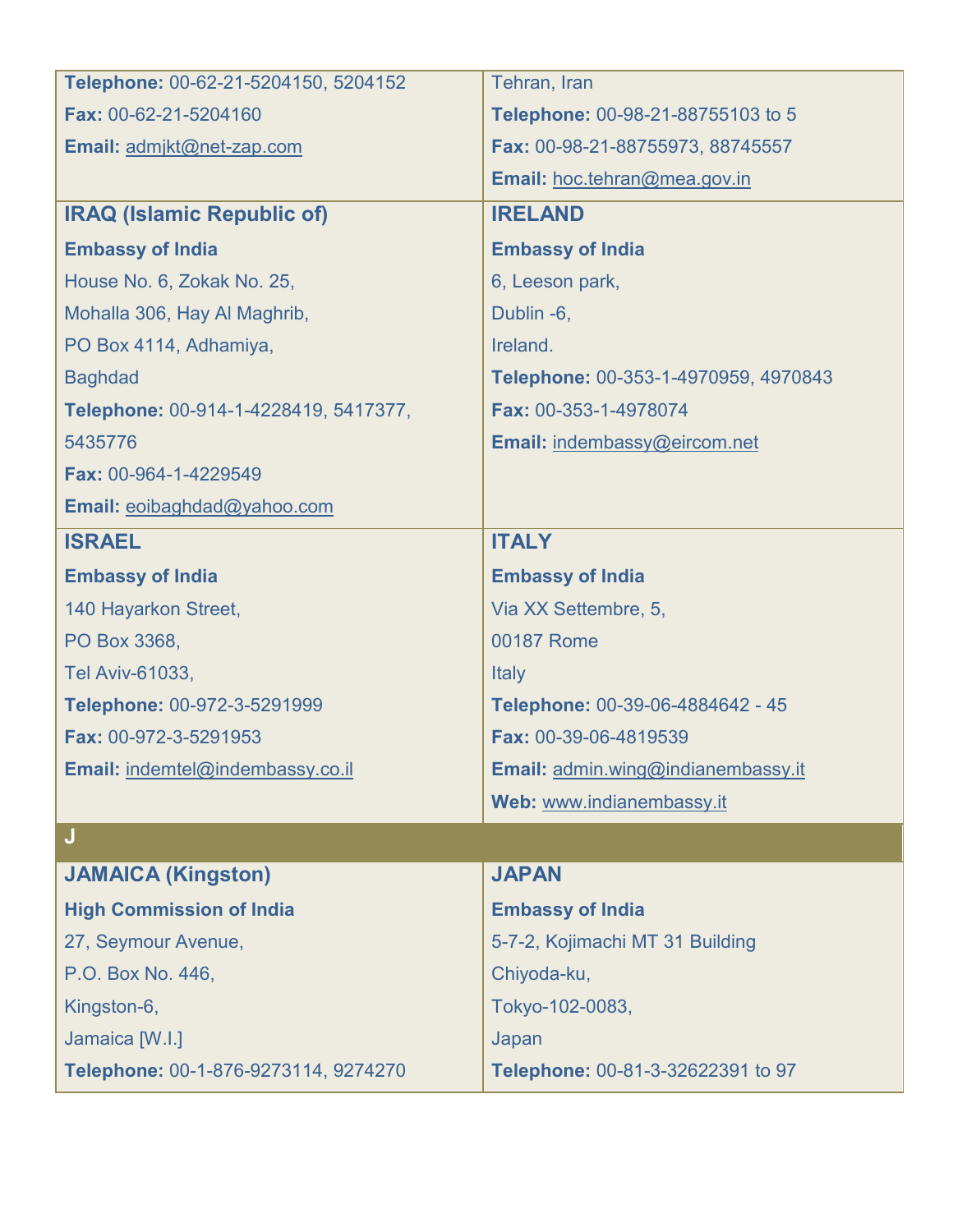| Fax: 00-1-876-9782801, 9780359              | Fax: 00-81-3-32344866                     |
|---------------------------------------------|-------------------------------------------|
| Email: hicomindkin@cwjamaica.com,           | Email: indembip@gol.com [Chancery]        |
| hoc.kingston@mea.gov.in [Consular]          | Web: www.embassyofindiajapan.org          |
| Web: www.hcikingston.com                    |                                           |
| <b>JORDAN</b>                               |                                           |
| <b>Embassy of India</b>                     |                                           |
| Jabal Amman, 1st circle,                    |                                           |
| PO Box 2168,                                |                                           |
| Amman 11181, Jordan.                        |                                           |
| Telephone: 00-962-6-4622098/4637262         |                                           |
| Fax: 00-962-6-4659540                       |                                           |
| Email: itm.amman@mea.gov.in                 |                                           |
| Web: www.indembassy.org.jo                  |                                           |
| K                                           |                                           |
| <b>KAZAKHSTAN</b>                           | <b>KUWAIT</b>                             |
| <b>Embassy of India</b>                     | <b>Embassy of India</b>                   |
| Kaskad Business Centre, 5th Floor,          | <b>Diplomatic Enclave,</b>                |
| 6/1 Kabanbai Batyr Avenue,                  | <b>Arabian Gulf Street,</b>               |
| Astana, Kazakhstan                          | P.O. Box No. 1450, Safat,                 |
| Telephone: 00-7-7172-925700/ 701/ 702/ 703, | 3015-Safat, Kuwait                        |
| 242257                                      | Telephone: 00-965-22530600 /12/13,        |
| Fax: 00-7-7172-925716/717                   | 22527246, 22523568, 2530616 [R]           |
| Email: hoc.astana@mea.gov.in                | Fax: 00-965-22546958, 22571192, 22573910  |
| Web: www.indembassy.kz                      | [Consular]                                |
|                                             | Email: amboffice@indembkwt.org,           |
|                                             | contact@indembkwt.org                     |
|                                             | Web: www.indembkwt.org                    |
| <b>KENYA</b>                                |                                           |
| <b>High Commission of India</b>             | <b>Assistant High Commission of India</b> |
| Jeevan Bharati Building,                    | Bank of India Building, 3rd Floor,        |
| Harambee Avenue,                            | Nkrumah Road, PB No. 90164,               |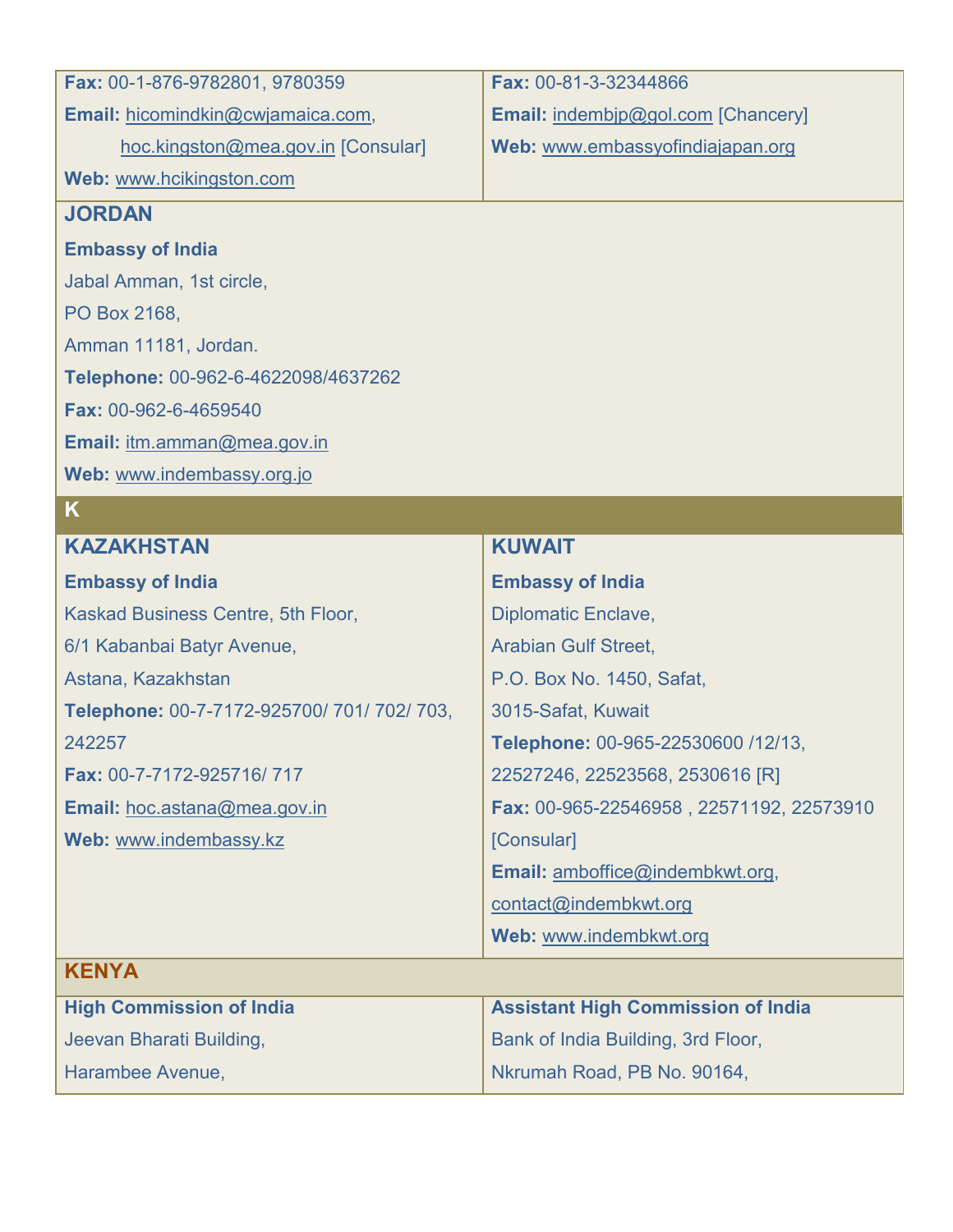| PO Box 30074,                                 | Mombasa, Kenya                      |
|-----------------------------------------------|-------------------------------------|
| 00100 Nairobi                                 | <b>Mombasa</b>                      |
| Telephone: 00-254-2-222566-7, 224500          | Telephone: 00-254-11-224433         |
| Fax: 00-254-2-316242                          | Fax: 00-254-11-316740               |
| Email: hcinfo@wananchi.com,                   | Email: cimsa@swiftmombasa.com,      |
| conshci@iconnect.co.ke                        | hoc.mombasa@mea.gov.in              |
| <b>KOREA (DPR)</b>                            |                                     |
| <b>Embassy of India</b>                       | <b>KOREA (Republic of)</b>          |
| 6, Munsudong District,                        | <b>Embassy of India</b>             |
| Daedonggang,                                  | 37-3, Hannam-dong,                  |
| Pyongyang,                                    | Yongsan-ku,                         |
| DPR Korea.                                    | <b>Seoul 140210</b>                 |
| Telephone: 00-850-2-3817215, 3817274          | <b>Republic of Korea</b>            |
| Fax: 00-850-2-3817619                         | Telephone: 00-82-2-7984257, 7984268 |
| Email: indemhoc@di.chesin.com                 | Fax: 00-82-2-7969534                |
|                                               | Email: hoc.seoul@mea.gov.in         |
|                                               | Web: www.indembassy.or.kr           |
| <b>KYRGYZSTAN</b>                             |                                     |
| <b>Embassy of India</b>                       |                                     |
| 15-A, Aeroportinskaya Street,                 |                                     |
| Bishkek-720044,                               |                                     |
| Kyrgyzstan                                    |                                     |
| Telephone: 00-996-312-549214, 595756 & 541450 |                                     |

**Fax:** 00-996-312-543245, 595763 **Email:** [hocap@elcat.kg](mailto:hocap@elcat.kg)

| <b>LAOS</b>                           | <b>LEBANON</b>                 |
|---------------------------------------|--------------------------------|
| <b>Embassy of India</b>               | <b>Embassy of India</b>        |
| 002, Ban Wat-Nak,                     | 31, Kantari Street,            |
| Thadeua Road, KM 3,                   | Sahmarani Building,            |
| <b>Sisattanak District, Vientiane</b> | P.O. Box No. 113-5240 (Hamra), |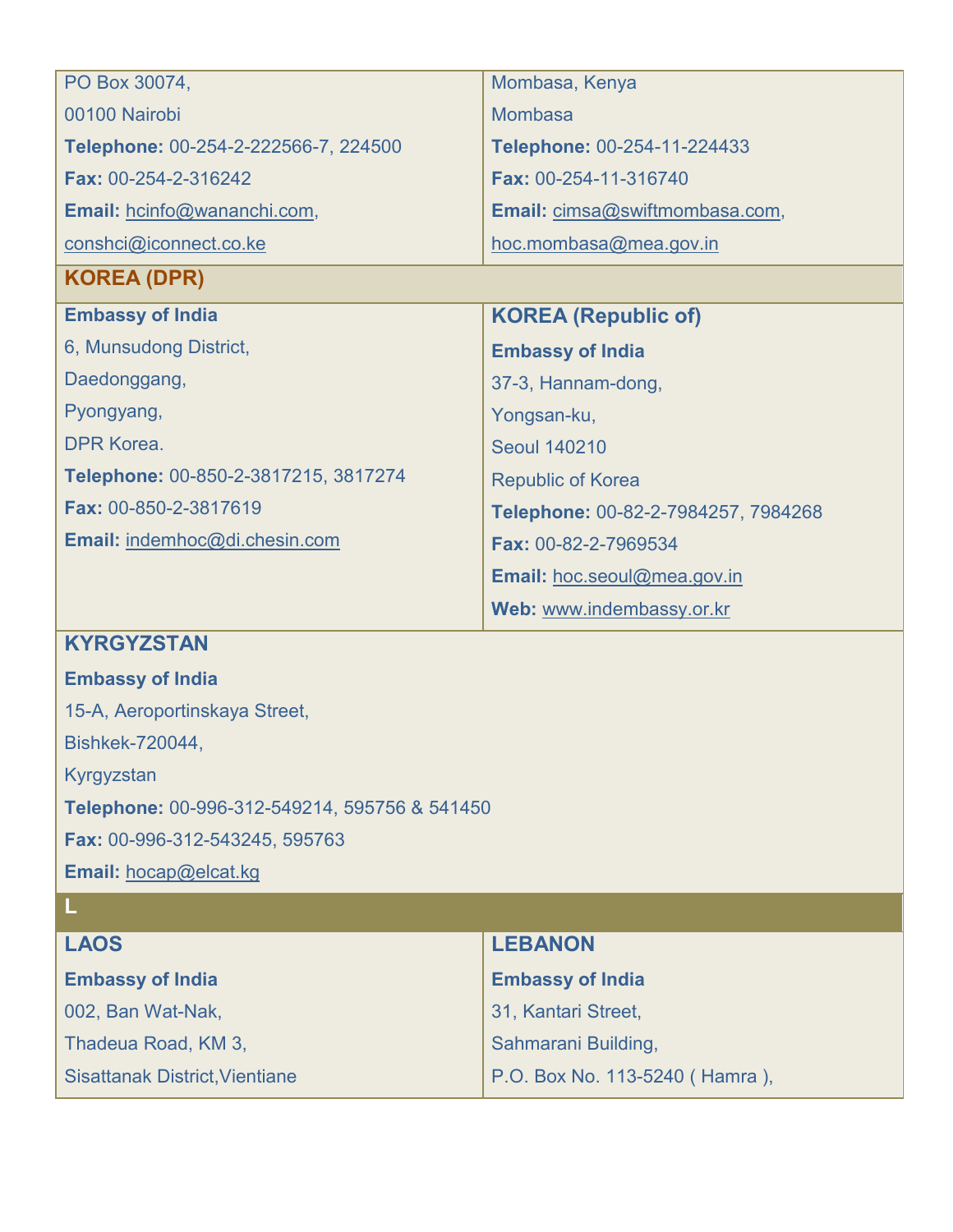| Lao, PDR.                                                      | 11-1764, Beirut, -1107-2090             |  |
|----------------------------------------------------------------|-----------------------------------------|--|
| Telephone: 00-856-21-352301-04                                 | Telephone: 00-961-1-373539, 372619      |  |
| Fax: 00-856-21-352300                                          | Fax: 00-961-1-373538                    |  |
| Email: indiaemb@laotel.com                                     | Email: hoc.beirut@mea.gov.in            |  |
| Web: www.indemblao.nic.in                                      |                                         |  |
| <b>LIBYA</b>                                                   |                                         |  |
| <b>Embassy of India</b>                                        |                                         |  |
| Nafleen Area,                                                  |                                         |  |
| Near Fashloom Roundabout,                                      |                                         |  |
| P.O. Box No. 3150, Tripoli, Libya                              |                                         |  |
| Telephone: 00-218-21-3409288/89                                |                                         |  |
| Fax: 00-218-21-3409282, 3404843                                |                                         |  |
| Email: indembtrip@hotmail.com, commercial indembtrip@yahoo.com |                                         |  |
| Web: www.indembtrip.org                                        |                                         |  |
| M                                                              |                                         |  |
| <b>MADAGASCAR (Republic of)</b>                                | <b>MALAYSIA</b>                         |  |
| <b>Embassy of India</b>                                        | <b>High Commission of India</b>         |  |
| 4, Lalana Rajaonson Emile,                                     | No. 2, Jalan Taman Duta,                |  |
| Tsaralalana,                                                   | Off Jalan Duta,                         |  |
| PO Box 1787, Antananarivo                                      | 50480 Kuala Lumpur,                     |  |
| Telephone: 00-261-20-2223334. 2227156                          | <b>Malaysia</b>                         |  |
| Fax: 00-261-20-2233790                                         | Telephone: 00-603-20931015, 20933504    |  |
| Email: hoc.aanarivo@mea.gov.in,                                | Fax: 00-603-20925826                    |  |
| indembmd@blueline.mg                                           | Email: hco@indianhighcommission.com.my, |  |
|                                                                | admn@indianhighcommission.com.my        |  |

**Web:** [www.indianhighcommission.com.my](http://www.indianhighcommission.com.my/) 

|                                 | <b>Web:</b> www.indianhighcommission.com.my |
|---------------------------------|---------------------------------------------|
| <b>MALDIVE</b>                  | <b>MALTA</b>                                |
| <b>High Commission of India</b> | <b>High Commission of India</b>             |
| Athireege Aage,                 | Regional Road, St Julians,                  |
| Ameeru Ahmed Magu,              | <b>SGN 02,</b>                              |
| Henveiru,                       | Malta.                                      |
|                                 |                                             |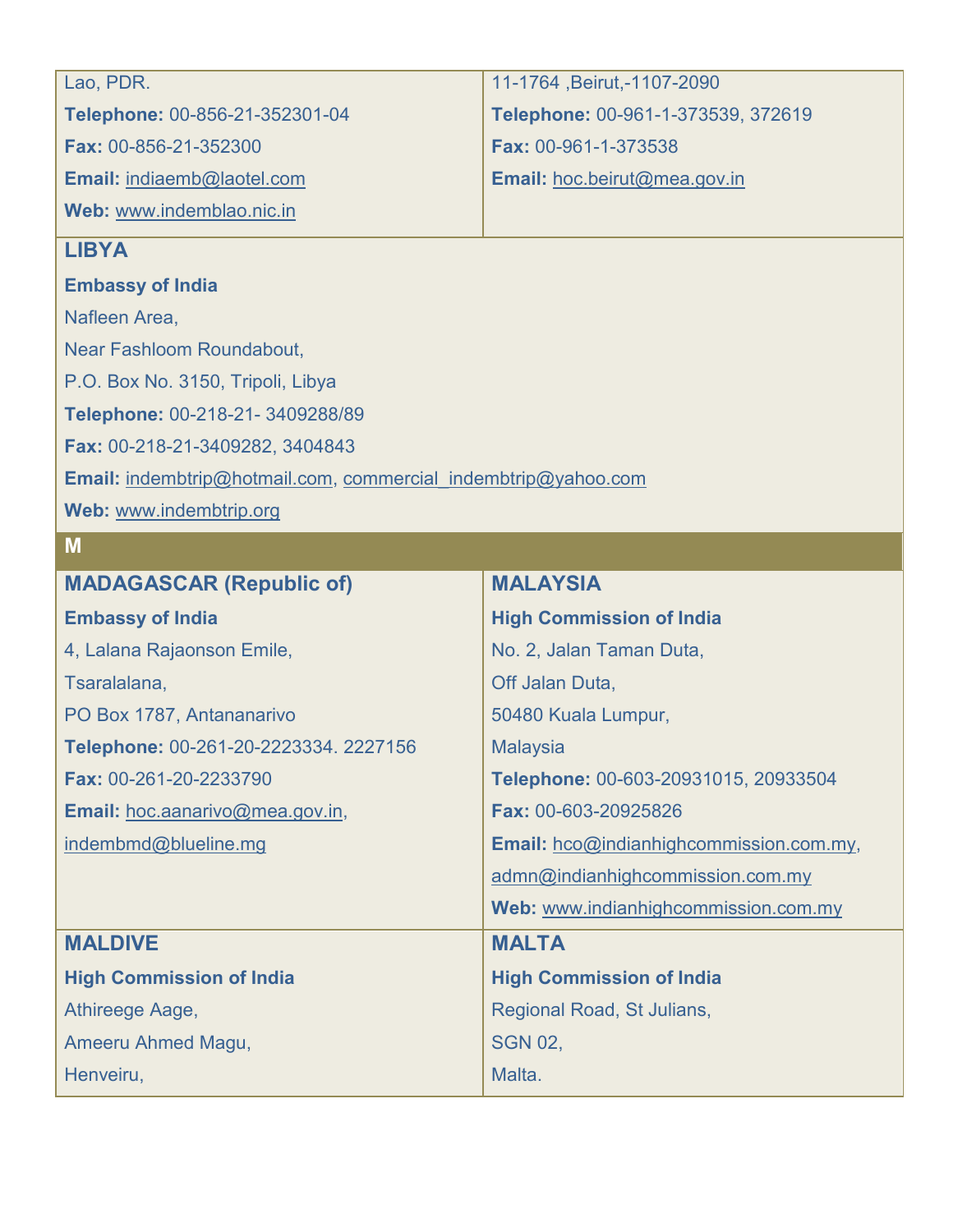| Male, 20-25                                 | Telephone: +356-344302/03                  |
|---------------------------------------------|--------------------------------------------|
| Telephone: 00-960-323015, 323016            | <b>Fax: +356-34429</b>                     |
| Fax: 00-960-324778                          |                                            |
| Email: hcmale@hicomindia.com.my             |                                            |
| <b>MAURITIUS</b>                            | <b>MEXICO</b>                              |
| <b>High Commission of India</b>             | <b>Embassy of India</b>                    |
| 6th Floor,                                  | Av. Musset 325,                            |
| Life Insurance Corporation of India         | Col. Polanco, C.P. 11550,                  |
| <b>President John Kennedy Street,</b>       | Mexico D.F., Mexico                        |
| PO Box 162, Port Louis, Mauritius           | Telephone: 00-52-55-55311050, 55311002     |
| Telephone: 00-230-2083775, 2083776          | Fax: 00-52-55-52542349                     |
| Fax: 00-230-2086859                         | Email: com_eoimex@prodigy.net.mx,          |
| Email: coined@intnet.mu                     | cons eoimex@prodigy.net.mx                 |
| Web: indiahighcom.intnet.mu                 | Web: www.indembassy.org                    |
| <b>MONGOLIA</b>                             | <b>MOZAMBIQUE</b>                          |
| <b>Embassy of India</b>                     | <b>High Commision of India</b>             |
| Zaluuchuudyn Urgun Chuluu 10,               | Avenida Kenneth Kaunda No. 167,            |
| C.P.O. Box No. 691,                         | PO Box 4751,                               |
| Ulaanbaatar - 14190,                        | Maputo,                                    |
| Mongolia                                    | Mozambique                                 |
| Telephone: 00-976-11-329522, 329524, 329528 | Telephone: 00-258-1-492437, 490717         |
| Fax: 00-976-11-329532                       | Fax: 00-258-1-492364                       |
| Email: info@indianembassy.mn,               | Email: hicomind@tvcabo.co.mz               |
| consular@indianembassy.mn [Consular]        | Web: www.hicomind-maputo.org               |
| Web: www.indianembassy.mn                   |                                            |
| <b>MOROCCO</b>                              | <b>MYANMAR (Union of)</b>                  |
| <b>Embassy of India</b>                     | <b>Embassy of India</b>                    |
| 13, Charia Michiifen,                       | No. 545-547, Merchant Street, P.O. Box No. |
| Agdal, Rabat,                               | 751, Yangon, Myanmar                       |
| <b>Morocco</b>                              | Telephone: 00-95-1-391219, 243972, 388412, |
| Telephone: 00-212-37-671339, 675974         | 222619 [R]                                 |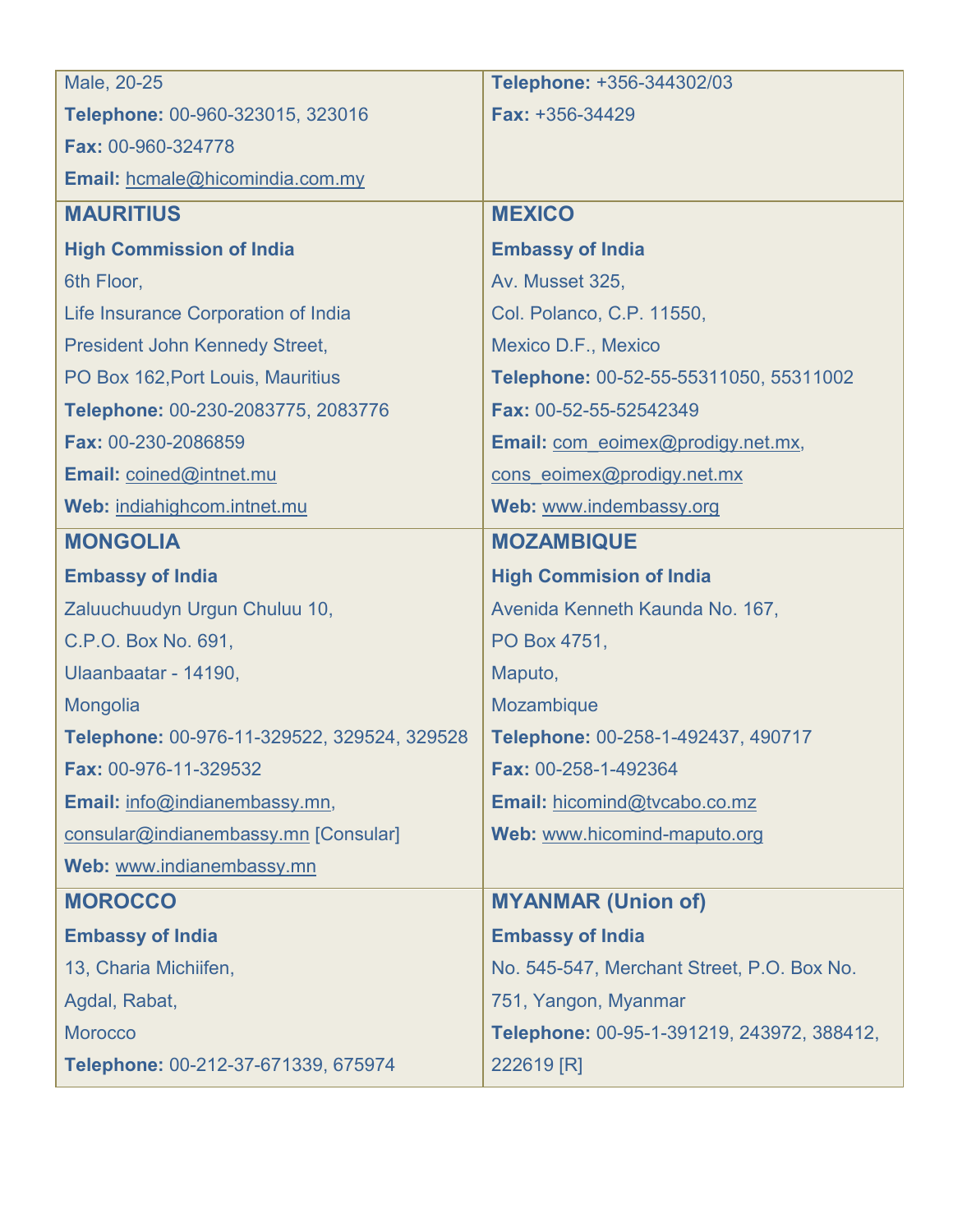| Fax: 00-212-37-671269                  | Fax: 00-95-1-254086                              |
|----------------------------------------|--------------------------------------------------|
| Email: india@menara.ma                 | Email: ambassador@indiaembassy.net.mm            |
| <b>N</b>                               |                                                  |
| <b>NAMIBIA</b>                         | <b>NEPAL</b>                                     |
| <b>High Commission of India</b>        | <b>Embassy of India</b>                          |
| 97, Nelson Mandela Avenue,             | P.O. Box No. 292,                                |
| P.O. Box No. 1209,                     | 336, Kapurdhara Marg,                            |
| Windhoek, Namibia                      | Kathmandu, Nepal                                 |
| Telephone: 00-264-61-226037/36, 228433 | Telephone: 00-9771-4410900, 4414990,             |
| Fax: 00-264-61-237320                  | 4411699                                          |
| Email:hciadmn@mweb.com.na              | Fax: 00-9771-4420130, 4428245, 4428279           |
| Web: www.highcommissionofindia.web.na  | Email: hoc@eoiktm.org, amb@eoiktm.org,           |
|                                        | dcm@eoiktm.org [DCM's Office]                    |
| <b>NETHERLANDS</b>                     | <b>NEWZEALAND</b>                                |
| <b>Embassy of India</b>                | <b>High Commission of India</b>                  |
| Buitenrustweg-2,                       | Level 9,                                         |
| 2517 KD,                               | 180 Molesworth Street,                           |
| The Hague,                             | Thorndon, Wellington-6015,                       |
| Netherlands.                           | <b>New Zealand</b>                               |
| Telephone: 00-31-70-3469771            | Telephone: 00-64-4-4736390                       |
| Fax: 00-31-70-3617072                  | Fax: 00-64-4-4990665, 4737149                    |
| Email: fscultur@bart.nl                | Email: hoc.wellington@mea.gov.in                 |
| Web: www.indianembassy.nl              | Web: www.hicomind.org.nz                         |
| <b>NIGERIA (ABUJA)</b>                 |                                                  |
| <b>High Commission of India</b>        | <b>High Commission of India, (Branch Office)</b> |
| 8-A, Walter Carrington Crescent,       | 15 Rio Negro Close,                              |
| PMB. 80128, Victoria Island,           | <b>Off Yedseram Street,</b>                      |
| Lagos, Nigeria                         | Maitama,                                         |
| Telephone: 00-234-1-7912442 [Direct],  | P.O. Box No. 710 [Garki PO],                     |
| 2627680, 2615905, 2615078              | Abuja, Nigeria                                   |
| Fax: 00-870-782670639                  | Telephone: 00-234-9-4602800-4 [5 lines]          |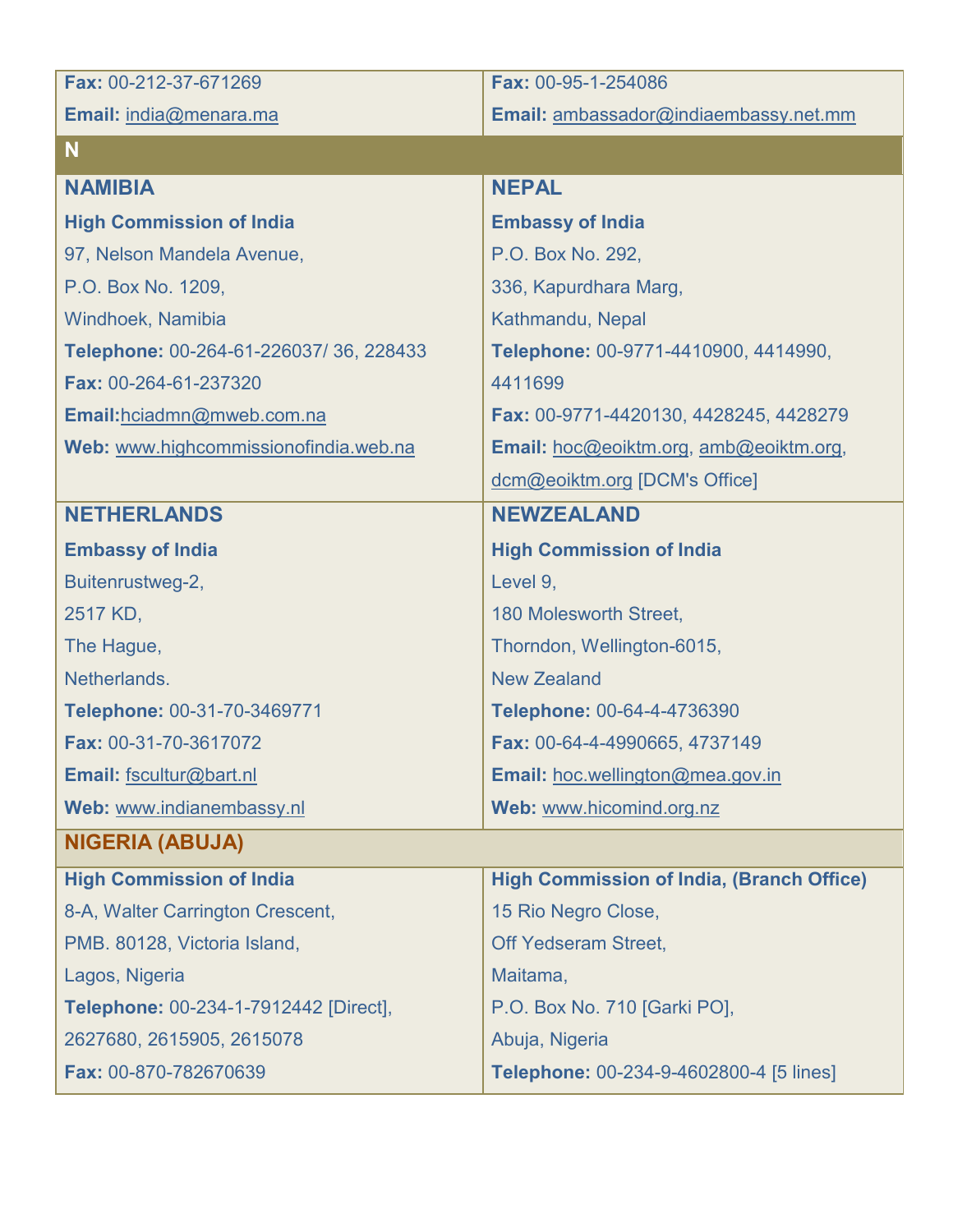| <b>Email:</b> cons.lagos@mea.gov.in,     | Satellite Tel: + 870772214894 |
|------------------------------------------|-------------------------------|
| fs1@hcilagos.org [FS (Cons.)],           | Fax: 00-234-9-44602805        |
| consvisa@hcilagos.org [Consular Section] | Email: ho.abuja@mea.gov.in    |
| Web: www.indianhcabuja.com               | Web: www.indianhcabuja.com    |
| <b>NIODIAIAV</b>                         |                               |

#### **NORWAY**

**Embassy of India**

Niels Juels Gate 30,

0244 Oslo, Norway

**Telephone:** 00-47-24115910

**Fax:** 00-47-24115912

**Email:** [hoc.oslo@mea.gov.in,](mailto:hoc.oslo@mea.gov.in) [commerce@indemb.no](mailto:commerce@indemb.no)

**Web:** [www.indemb.no](http://www.indemb.no/) 

### **O**

**P**

#### **OMAN**

### **Embassy of India**

Diplomatic Area,

Jami'at Al-Dowal Al-Arabia Street,

Diplomatic Quarters, Al Khuwair,

P.O. Box No. 1727,

Postal Code : 112, Ruwi,

Muscat, Sultanate of Oman

**Telephone:** 00-968-24684500

**Fax:** 00-968-24698291

**Email:** [indiamct@omantel.net.om,](mailto:indiamct@omantel.net.omm) [hom@indemb-oman.org](mailto:hom@indemb-oman.org)

| <b>PAKISTAN</b>                 | <b>PAPUA NEW GUINEA (PORT</b>   |
|---------------------------------|---------------------------------|
| <b>High Commission of India</b> | <b>MORESBY)</b>                 |
| G-5, Diplomatic Enclave,        | <b>High Commission of India</b> |
| Islamabad,                      | Lot 20, Section 8, Unit 2,      |
| Pakistan                        | Tanatana Street, Boroko,        |
| Telephone: 00-92-51-2206950-54  | PO Box No. 86, Waigani, NCD,    |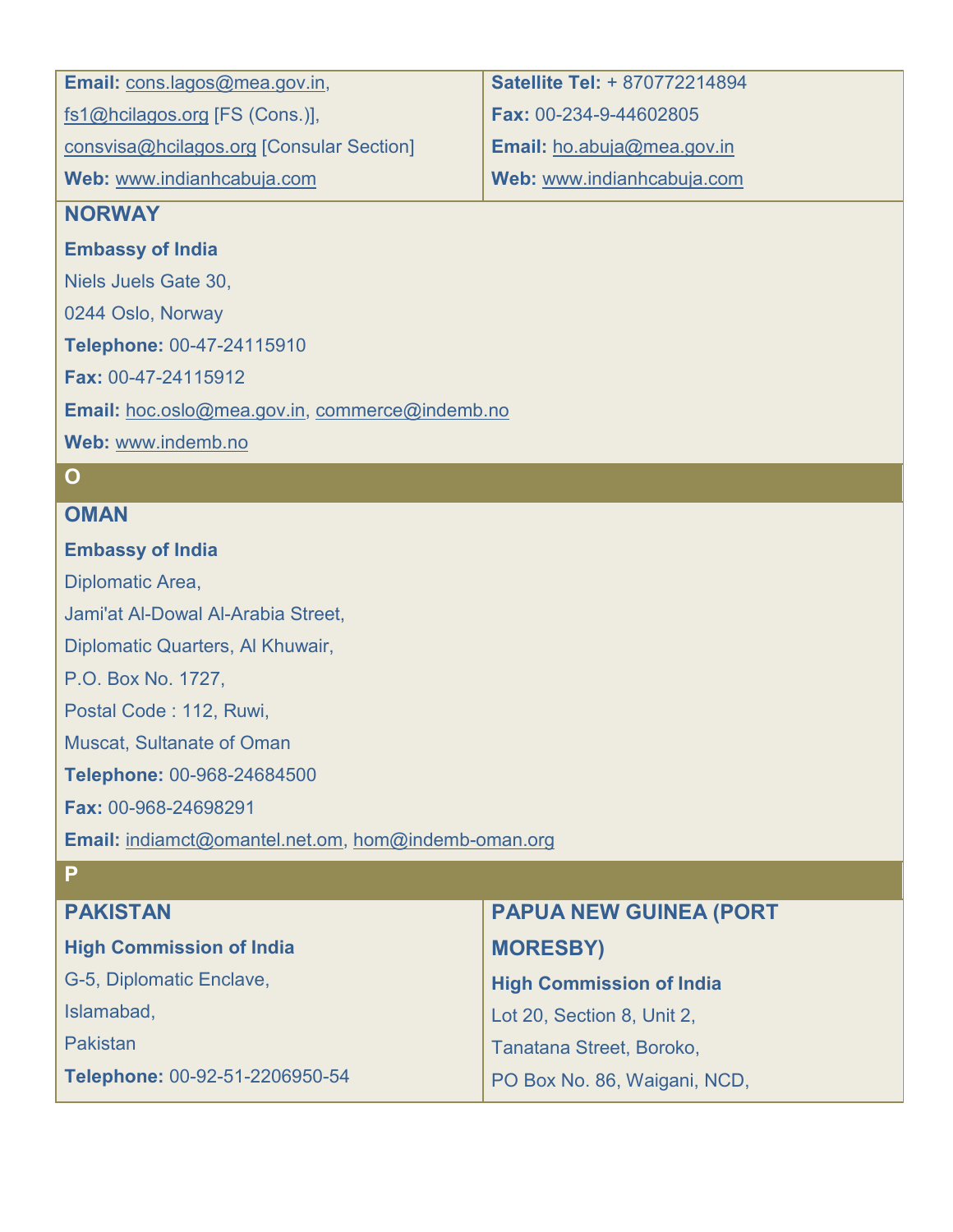| Fax: 00-92-51-2823386                   | Port Moresby, Papua New Guinea           |
|-----------------------------------------|------------------------------------------|
| Email: hoc.islamabad@mea.gov.in         | Telephone: 00-675-3254757                |
|                                         | Fax: 00-6753253138                       |
|                                         | Email: hcipom@datec.net.pg               |
| <b>PERU</b>                             | <b>PHILIPPINES</b>                       |
| <b>Embassy of India</b>                 | <b>Embassy of India</b>                  |
| Avenida Salaverry,                      | 2190 Paraiso Street, Dasmarinas Village, |
| 3006, Magdalena Del Mar,                | Makati City, Metro Manila,               |
| Lima - 17, Peru                         | P.O. Box No. 2123 MCPO,                  |
| Telephone: 00-51-1-4602289, 2616006,    | Makati City, Metro Manila, Philippines   |
| 4610371                                 | Telephone: 00-632-8430101/02, 8945767    |
| Fax: 00-51-1-4610374                    | Fax: 00-632-8158151, 8927301             |
| Email: commercial@indembassy.org.pe     | Email: admin@embindia.org.ph             |
| Web: www.indembassy.org.pe              | Web: www.embindia.org.ph                 |
| <b>POLAND</b>                           | <b>PORTUGAL</b>                          |
| <b>Embassy of India</b>                 | <b>Embassy of India</b>                  |
| UI. Rejtana 15, Flats 2-7,              | Rua Pero da Covilha,                     |
| 02-516 Warsaw,                          | No. 16, Restelo 1400-297 Lisbon,         |
| Poland                                  | Portugal                                 |
| Telephone: 00-48-22-8495800, 8496257    | Telephone: 00-351-21-3041090/ 91/ 93     |
| Fax: 00-48-22-8496705                   | Fax: 00-351-21-3016576 [General]         |
| Email: pol@indem.it.pl, goi@indem.it.pl | Email: consular@indembassy-lisbon.org,   |
| Web: www.indianembassy.pl               | cons.lisbon@mea.gov.in [Consular]        |

### **Q**

### **QATAR (State of)**

**Embassy of India** No. 12, Al Jaleel Street, Al Hilal Area, P.O. Box No. 2788, Doha, Qatar **Telephone:** 00-974-4255777 **Fax:** 00-974-4670448 [General], 4672684 [Consular]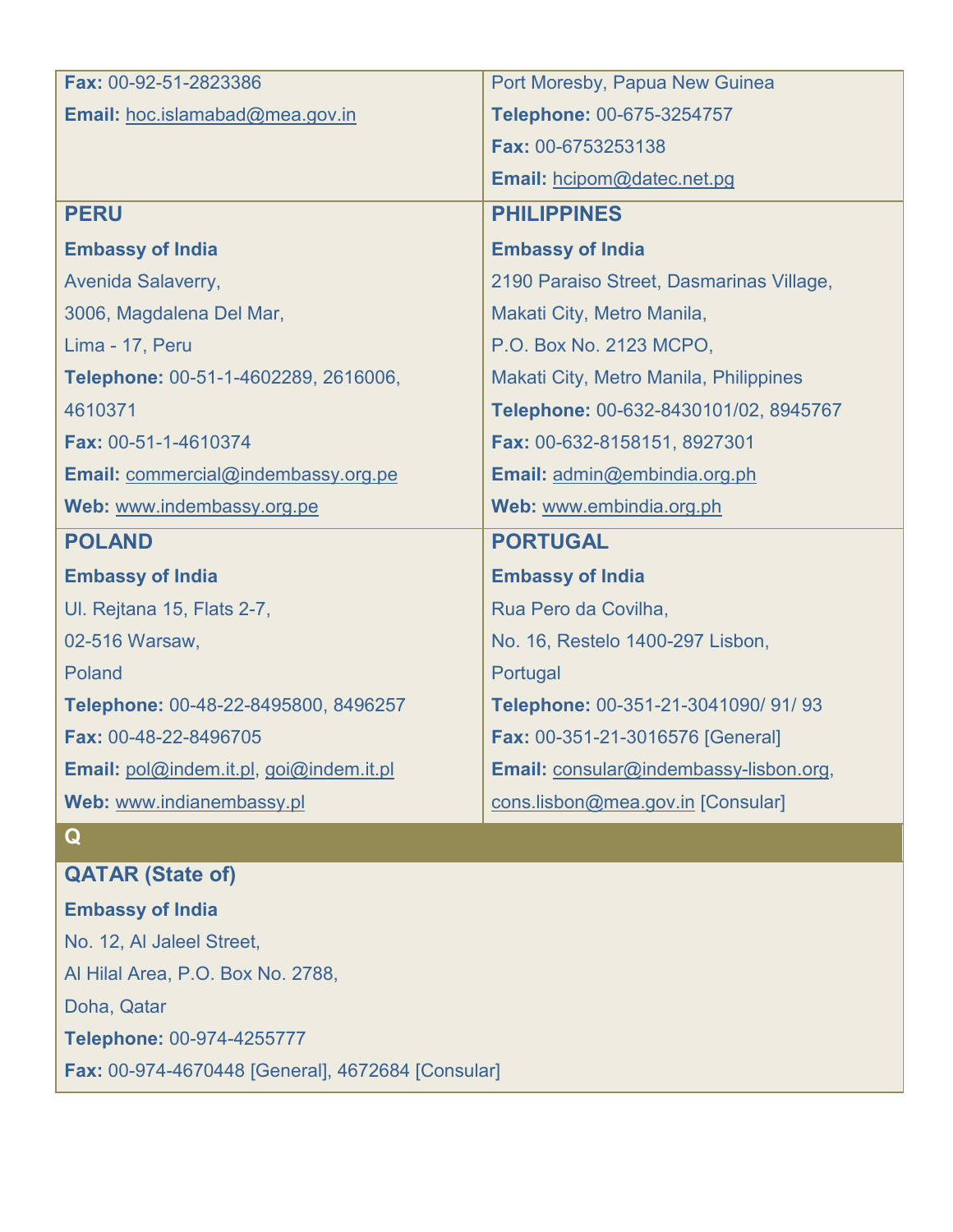**Email:** [indembdh@qatar.net.qa](mailto:indembdh@qatar.net.qa)

**R**

**Web:** [www.indianembassyqatar.org](http://www.indianembassyqatar.org/)

| <b>REPUBLIC OF PANAMA</b>                    | <b>ROMANIA</b>                             |
|----------------------------------------------|--------------------------------------------|
| <b>Embassy of India</b>                      | <b>Embassy of India</b>                    |
| No. 10325, Avenida Federico Boyd y Calle 51, | 183, Mihai Eminescu Street,                |
| Bella Vista,                                 | Sector-2,                                  |
| Apdo. 0823-05815,                            | Bucharest-020078, Romania                  |
| Panama, Republic of Panama                   | Telephone: 00-40-21-2115451, 6190236,      |
| Telephone: 00-507-2642416, 2643043,          | 2302767 [R]                                |
| 2648780, 2260012                             | Fax: 00-40-21-2110614 [General], 2118715   |
| Fax: 00-507-2642855, 2654548                 | [Amb.'s Off.]                              |
| <b>Email: cc@indempan.org [Attache/PS],</b>  | Email: office@embassyofindia.ro [General], |
| adm@indempan.org, est@indempan.org [Admn.]   | cons@embassyofindia.ro [Consular]          |
| Web: www.indempan.org                        | Web: www.embassyofindia.ro                 |

### **RUSSIAN FEDERATION**

#### **Embassy of India**

6-8 Ulitsa Vorontosovo Polye [Obukha],

Moscow, Russia

**Telephone:** 00-7-495-7837535 [10 lines], 7837531 [R]

**Fax:** 00-7-495-9172285, 9163632, 9163447 [Amb], 9178915 [DCM]

**Email:** [indambru@com2com.ru,](mailto:indambru@com2com.ru) [dcmmos@telsycom.ru,](mailto:dcmmos@telsycom.ru) [chocmos@com2com.ru](mailto:chocmos@com2com.ru)

**Web:** [www.indianembassy.ru](http://www.indianembassy.ru/) 

## **S**

| <b>SAUDI ARABIA</b>                        | <b>SENEGAL</b>              |
|--------------------------------------------|-----------------------------|
| <b>Embassy of India</b>                    | <b>Embassy of India</b>     |
| B-1, Diplomatic Quarters,                  | 5, Avenue Carde,            |
| P.B. No. 94387,                            | BP-398,                     |
| Riyadh-11693, Saudi Arabia                 | Dakar,                      |
| Telephone: 00-966-1-4884144/4691/4692,     | Senegal                     |
| 4834252/254, 4884189, 4884697, 4881982 [24 | Telephone: 00-221-338495875 |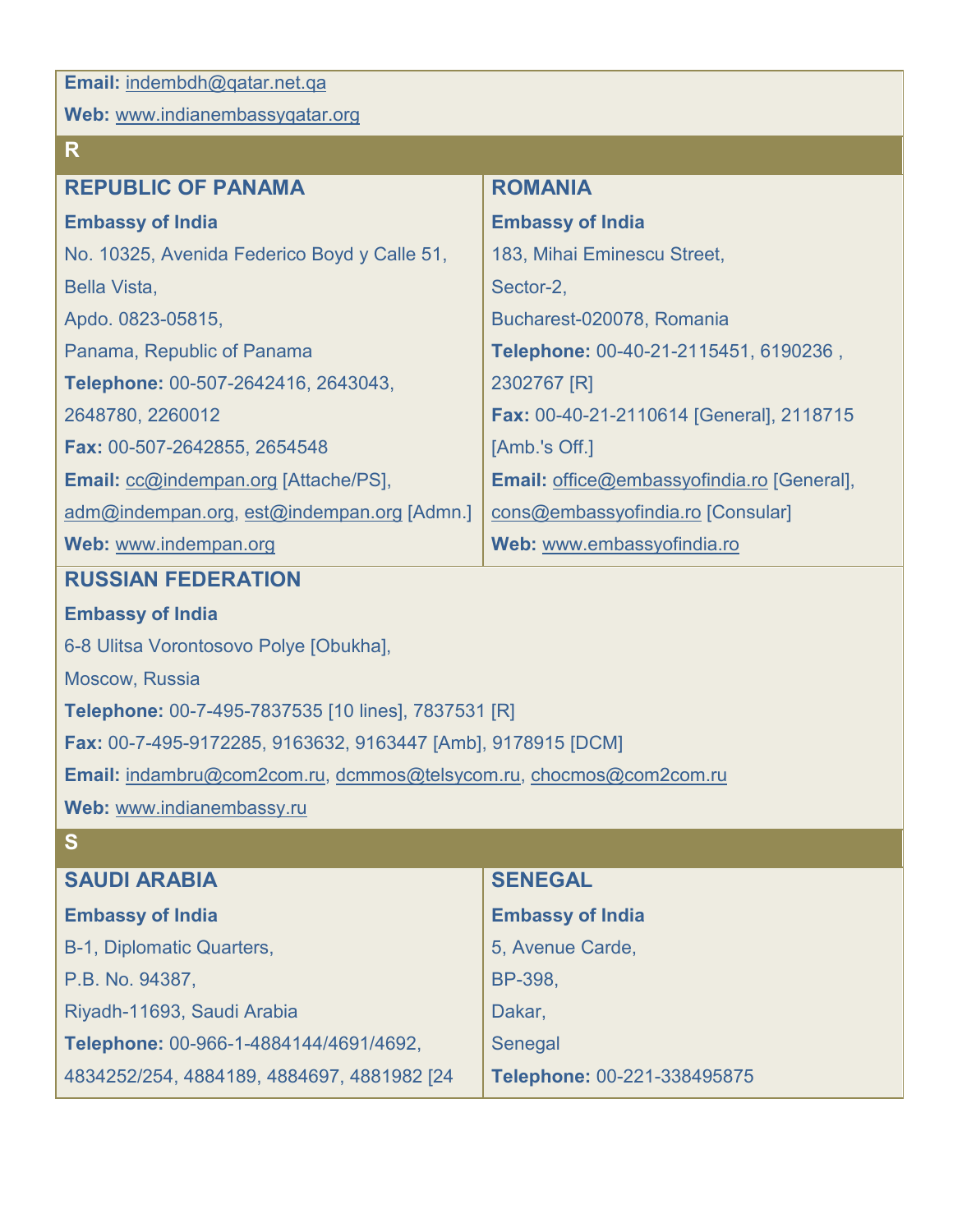| hours]                                            | Fax: 00-221-338223585                 |
|---------------------------------------------------|---------------------------------------|
| <b>Fax: 00-966-1-4884750 [Chancery], 4807764</b>  | Email: indiacom@orange.sn [HOC]       |
| [Edu. & HOC], 4884183 [Consular Wing]             |                                       |
| Email: amb.riyadh@mea.gov.in,                     |                                       |
| hoc.riyadh@mea.gov.in                             |                                       |
| Web: www.indianembassy.org.sa                     |                                       |
| <b>SERBIA AND MONTENEGRO</b>                      | <b>SEYCHELLES</b>                     |
| <b>Embassy of India</b>                           | <b>High Commission of India</b>       |
| Ljutice Bogdana 8                                 | Le Chantier, PO Box No. 488,          |
| 11040 Belgrade                                    | Victoria,                             |
| Telephone: +381-11-266-1029,266-1034,2664-        | <b>Republic of Seychelles</b>         |
| 127                                               | Telephone: 00-248-610301-04           |
| Fax: +381-11-367-4209                             | Fax: 00-248-610308                    |
| <b>Email:</b> infobg@eunet.rs [Information Wing], | Email: hoc.mahe@mea.gov.in [General], |
| consbg@eunet.rs [Consular Wing]                   | cons.mahe@mea.gov.in [Consular]       |
| Web: www.embassyofindiabelgrade.org               | Web: www.seychelles.net/hicomind      |
|                                                   |                                       |
| <b>SINGAPORE</b>                                  | <b>SLOVAK REPUBLIC</b>                |
| <b>High Commission of India</b>                   | <b>Embassy of India</b>               |
| India House,                                      | Dunajska 4, (7th Floor),              |
| 31 Grange Road,                                   | 811 08 Bratislava, Slovak Republic    |
| Singapore - 239702                                | Telephone: 00-421-2-5296 2915         |
| Telephone: 00-65-67376777, 62382537               | Fax: 00-421-2-5296 2921               |
| Fax: 00-65-67326909                               | Email: eindia@slovanet.sk             |
| Email: indiahc@pacific.net.sg                     | Web: www.indianembassy.sk             |
| <b>SOUTH AFRICA</b>                               |                                       |
| <b>High Commission of India</b>                   | <b>High Commission of India</b>       |
| 852 Schoeman Street,                              | The Terraces, 9th Floor,              |
| Arcadia 0083, Pretoria,                           | 34 Bree Street,                       |
| South Africa, P.O. Box No. 40216,                 | Cape Town 8001,                       |
| Arcadia 0007, Pretoria,                           | P.O. Box No. 3316,                    |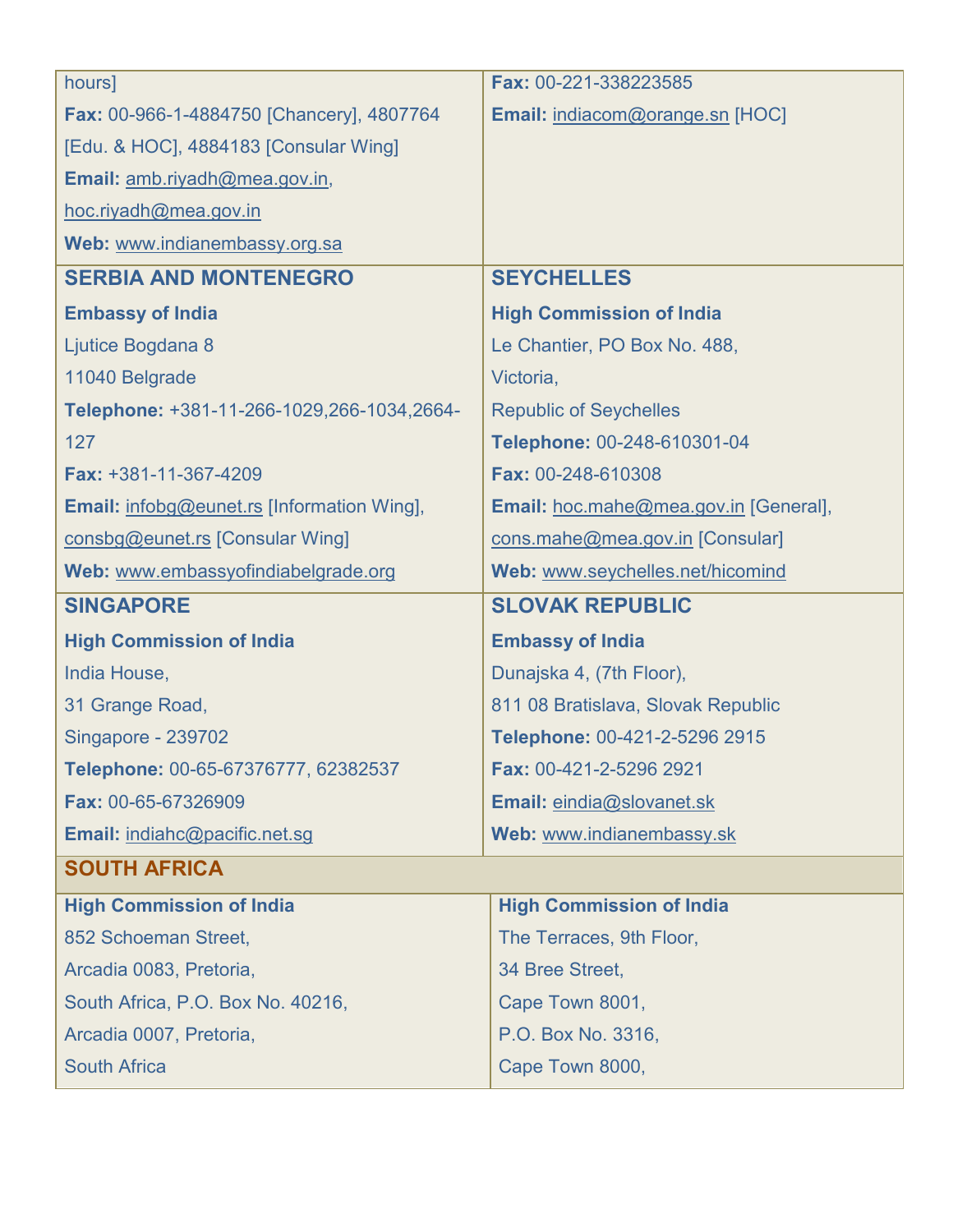| Telephone: 00-27-12-3425392 to 95                 | <b>South Africa</b>                        |
|---------------------------------------------------|--------------------------------------------|
| Fax: 00-27-12-3425310 [General], 4303326 [HC's    | Telephone: 00-27-21-4198110, 4198111       |
| office], 4305106 [DHC's office]                   | Fax: 00-27-21-4198112                      |
| Email: polinf@hicomind.co.za [HOC]                | Email: info@hcict.org.za                   |
| Web: www.indiainsouthafrica.com                   | Web: www.indiainsouthafrica.com            |
| <b>SPAIN</b>                                      | <b>SUDAN</b>                               |
| <b>Embassy of India</b>                           | <b>Embassy of India</b>                    |
| Avenida Pio-XII, 30-32,                           | P.O. Box No. 707,                          |
| 28016, Spain                                      | 61-Africa Road,                            |
| Telephone: 00-34-913098870 [Chancery],            | Khartoum-II,                               |
| 913098885/86/87/88 [Consular]                     | Sudan.                                     |
| Fax: 00-34-913451112 [Chancery], 913451900        | Telephone: 00-249-1-83574001 / 2/ 3/ 4     |
| [Consular]                                        | Fax: 00-249-1-83574050 [Ambassador],       |
| Email: amb@embassyindia.es [Ambassador's          | 83574051 [HOC], 83574052 [Commercial]      |
| office], counsellor@embassyindia.es [Counsellor's | Email: cons.khartoum@mea.gov.in,           |
| office]                                           | consular@indembsdn.com [Assistant Consular |
| Web: www.embassyindia.es                          | Officer]                                   |
|                                                   | Web: www.indembsdn.com                     |
| <b>SRI LANKA (COLOMBO)</b>                        |                                            |
| <b>High Commission of India</b>                   | <b>High Commission of India</b>            |
| No. 31, Rajapihilla Mawatha,                      | 36-38, Galle Road,                         |
| PO Box 47,                                        | PO Box No. 882,                            |
| Kandy, Sri Lanka                                  | Colombo 3, Sri Lanka.                      |
| Telephone: 00-94-81-2222652, 2223786              | Telephone: 00-94-11-2421605, 2422788/89,   |
| Fax: 00-94-81-2232479                             | 2327587                                    |
| Email: hoc.kandy@mea.gov.in                       | Fax: 00-94-11-2446403, 2448166, 2472685    |
|                                                   | [Visa Section]                             |
|                                                   | Email: cons.colombo@mea.gov.in [Second     |
|                                                   | Secretary & HOC]                           |
|                                                   |                                            |
|                                                   | Web: www.hcicolombo.org                    |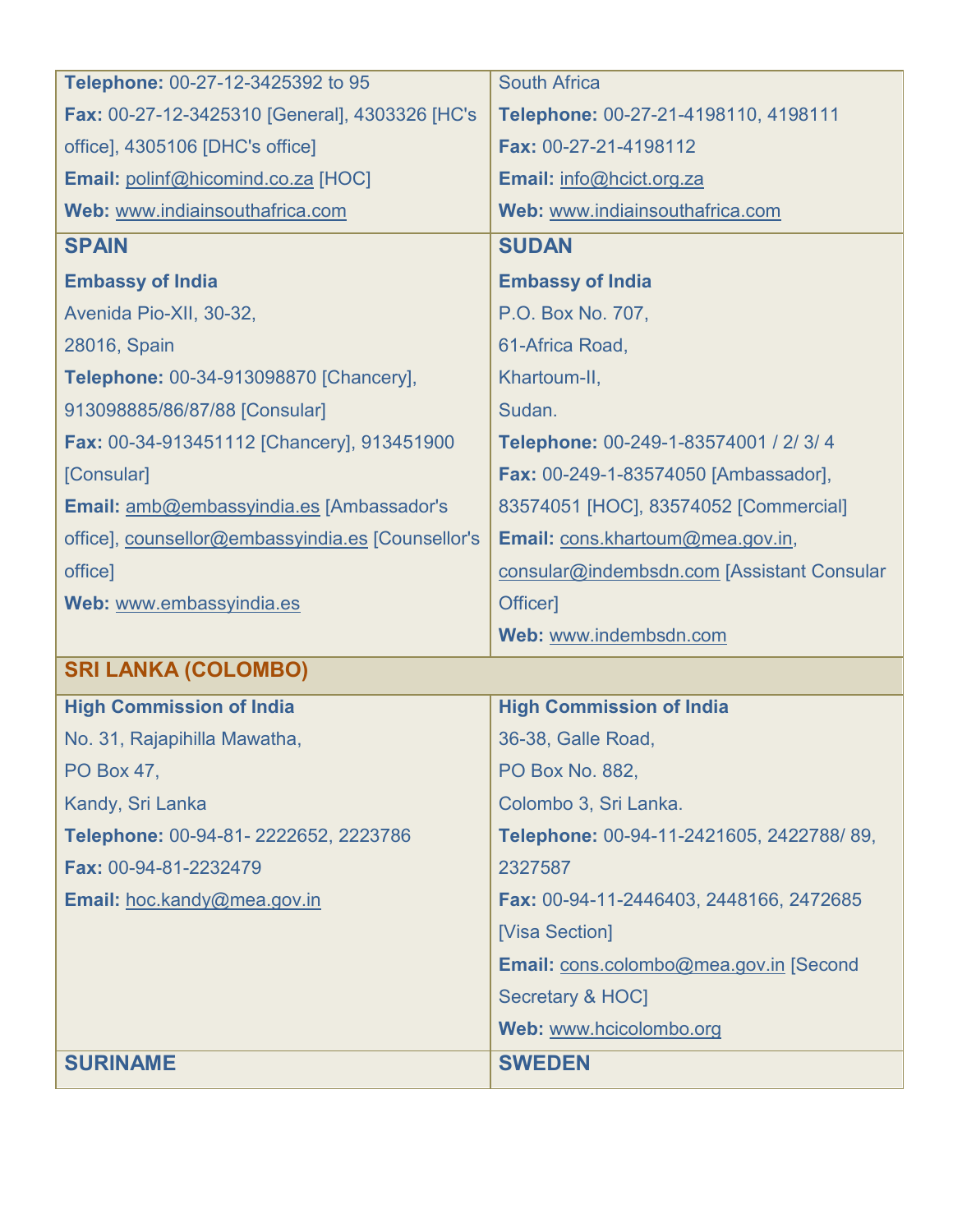| <b>Embassy of India</b>                     | <b>Embassy of India</b>                  |
|---------------------------------------------|------------------------------------------|
| <b>Embassy of India</b>                     | Adolf Fredriks Kyrkogata 12,             |
| Dr. Sophie Redmondstraat,                   | Box 1340,                                |
| No. 221, P.O. Box 1329,                     | 111 83 Stockholm,                        |
| Paramaribo, Suriname                        | Sweden.                                  |
| Telephone: 00-597-498344                    | Telephone: 00-46-8-107008, 4113212       |
| Fax: 00-597-491106, 499382                  | Fax: 00-46-8-248505                      |
| Email: India@sr.net                         | Email: information@indianembassy.se      |
| Web: www.indembassysuriname.com             | Web: www.indianembassy.se                |
| <b>SWITZERLAND</b>                          | <b>SYRIA</b>                             |
| <b>Embassy of India</b>                     | <b>Embassy of India</b>                  |
| Postfach 406,                               | 3455, Sharkassiyeh,                      |
| Kirchenfeldstrasse 28,                      | Ibn Al Haitham Street,                   |
| CH-3005, Berne-6, Switzerland               | Abu Rumaneh, PO Box. 685                 |
| Telephone: 00-41-31-3511110, 3511046        | <b>Damascus</b>                          |
| Fax: 00-41-31-3511557                       | Telephone: 00-963-11-3347351, 3347352    |
| Email: india@indembassybern.ch              | Fax: 00-963-11-3347912                   |
| Web: www.indembassybern.ch                  | Email: hoc.damascus@mea.gov.in           |
| $\mathbf T$                                 |                                          |
| <b>TAJIKISTAN</b>                           | <b>TANZANIA</b>                          |
| <b>Embassy of India</b>                     | <b>High Commission of India</b>          |
| 45, Bukhoro Street,                         | 82, Kinondoni Road,                      |
| Dushanbe,                                   | Kinondoni, P.O. Box No. 2684,            |
| Tajikistan.                                 | Dar es Salaam, Tanzania                  |
| Telephone: 00-992-37-2217172 /1803, 2213988 | Telephone: 00-255-22-2669040/1/2, 669049 |
| Fax: 00-992-37-2510035/45, 2212461          | Fax: 00-255-22-2669043, 2669050          |
| Email: hoc.dushanbe@mea.gov.in              | Email: hci@hcindiatz.org                 |
| Web: www.indianembassy.tj                   | Web: www.hcindiatz.org                   |
| <b>THAILAND</b>                             | <b>TUNISIA</b>                           |
| <b>Embassy of India</b>                     | <b>Embassy of India</b>                  |
| 46, Soi Prasarnmitr,                        | 4, Place Didon Notre Dame,               |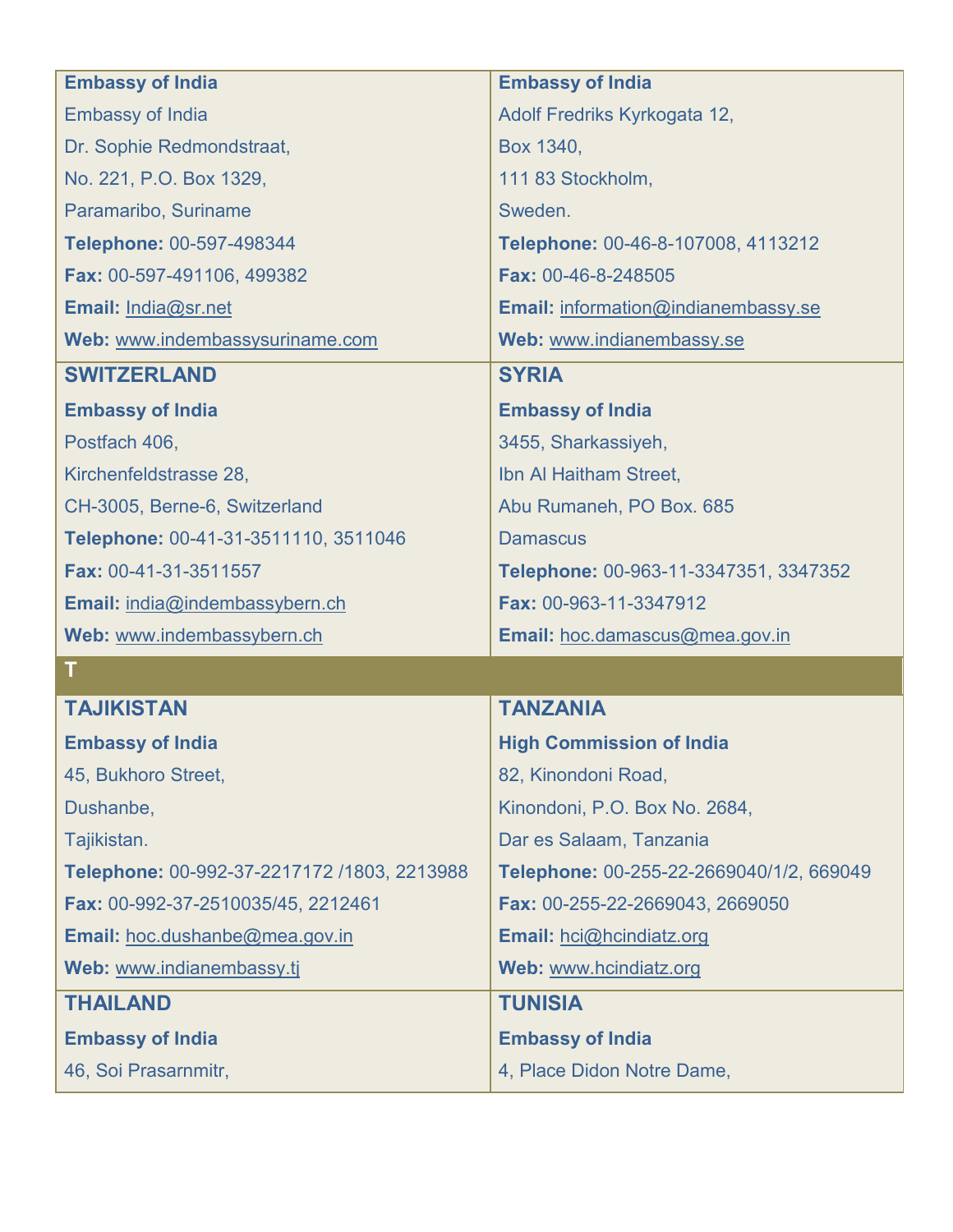| Soi 23, Sukhumvit Road,                             | <b>Tunis 1002,</b>                      |
|-----------------------------------------------------|-----------------------------------------|
| Bangkok 10110                                       | Tunisia.                                |
| Telephone: (662) 2580300-5                          | Telephone: 00-216-71-787819, 790968,    |
| Fax: (662) 2584627, 2621740                         | 781825                                  |
| Email: indiaemb@mozart.inet.co.th                   | Fax: 00-216-71-787819, 790968, 781825   |
| Web: www.indianembassy.gov.in/bangkok               | Email: com.tunis@mea.gov.in             |
| <b>TURKEY</b>                                       | <b>TURKMENISTAN</b>                     |
| <b>Embassy of India</b>                             | <b>Embassy of India</b>                 |
| 77, Cinnah Caddesi,                                 | <b>International Business Centre,</b>   |
| Cankaya, 06680-Ankara,                              | Y, Emre 1, Mir 2/1, P.O. Box No. 80,    |
| <b>Turkey</b>                                       | Ashgabat, Turkmenistan                  |
| <b>Telephone: 00-90-312-4382195 to 98 [4 lines]</b> | Telephone: 00-99-312-456152/ 53, 907455 |
| Fax: 00-90-312-4403429, 4399323                     | Fax: 00-99-312-452434, 456156           |
| Email: chancery@indembassy.org.tr                   | Email: indembadm@online.tm              |
|                                                     | Web: www.indianembassy-tm.org           |
| $\overline{U}$                                      |                                         |
|                                                     |                                         |
| <b>UGANDA</b>                                       | <b>UKRAINE</b>                          |
| <b>High Commission of India</b>                     | <b>Embassy of India</b>                 |
| Plot 11, Kyadondo Road,                             | 4 Terokhina Street,                     |
| Nakasero, PO Box 7040                               | Kyiv - 01901,                           |
| Kampala, Uganda                                     | Ukraine.                                |
| Telephone: 00-256-41-4257368, 4342994,              | Telephone: 00-380-44-4686219, 4686661   |
| 4344631                                             | Fax: 00-380-44-4686619                  |
| Fax: 00-256-41-4254943                              | Email: India@public.ua.net              |
| Email: hci@hicomindkampala.org,                     |                                         |
| consular@hicomindkampala.org                        |                                         |
| <b>UNITED ARAB EMIRATES</b>                         | <b>UNITED KINGDOM</b>                   |
| <b>Embassy of India</b>                             | <b>High Commission of India</b>         |
| Plot No. 10, Sector W-59/02                         | India House, Aldwych,                   |
| Diplomatic Area, Off-Airport Road,                  | London WC2B 4NA,                        |
| PO Box 4090,                                        | <b>United Kingdom</b>                   |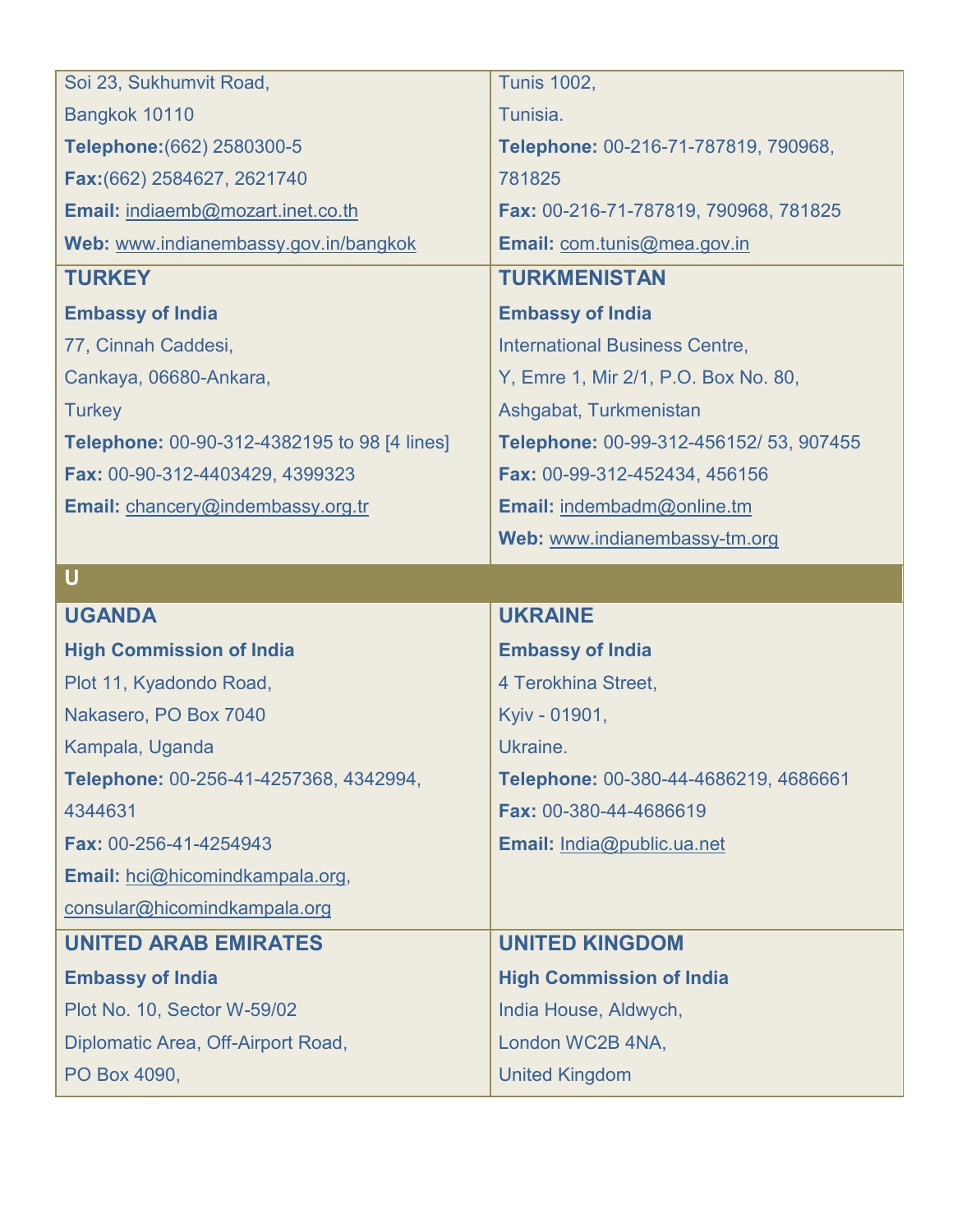| Abu Dhabi,                                 | Telephone: 00-44-207-8368484            |
|--------------------------------------------|-----------------------------------------|
| Telephone: 00-971-2-4492700                | Fax: 00-44-207-8364331                  |
| Fax: 00-971-2-4444685                      | Email: hoc.london@mea.gov.in,           |
| Email: indiauae@emirates.net.ae            | fs.hoc@hcilondon.in                     |
| Web: www.indembassyuae.org                 | Web: www.hcilondon.net                  |
| <b>UNITED STATES OF AMERICA</b>            | <b>UZBEKISTAN</b>                       |
| <b>Embassy of India</b>                    | <b>Embassy of India</b>                 |
| 2107, Massachusetts Avenue,                | 15-16, Kara-Bulak,                      |
| NW,                                        | (Vakhshskaya) Street,                   |
| Washington D.C. 20008.                     | <b>Mirzo Ulugbek District,</b>          |
| Telephone: 00-1-202-9397000                | Telephone: 00-998-71-1400983/97/98      |
| Fax: 00-1-202-2654351                      | Fax: 00-998-71-1400999/87               |
| Email: indembwash@indiagov.org             | Email: indhoc@buzton.com,               |
|                                            | indiaemb@buzton.com, consind@buzton.com |
|                                            |                                         |
| $\mathbf V$                                |                                         |
| <b>VENEZUELA</b>                           | <b>VIETNAM</b>                          |
| <b>Embassy of India</b>                    | <b>Embassy of India</b>                 |
| Quinta Tagore, No. 12,                     | <b>Embassy of India</b>                 |
| Avenida San Carlos,                        | 58-60, Tran Hung Dao,                   |
| La Floresta, P.O. Box : Apartado de Correo | Hanoi,                                  |
| 61585, Chacao 1060,                        | <b>Socialist Republic of Vietnam</b>    |
| Caracas, Venezuela                         | Telephone: 00-844-38244989/90 /94,      |
| Telephone: 00-58-212-2857887, 2853806,     | 39342647                                |
| 2866498 & 2853637                          | Fax: 00-844-38244998                    |
| Fax: 00-58-212-5865131                     | Email: india@netnam.org.vn,             |
| Email: admin1.caracas@mea.gov.in           | cons.hanoi@mea.gov.in                   |
| Web: www.embindia.org                      |                                         |

## **Y**

**YEMEN (Republic of)**

**Embassy of India**

Building No. 12, Djibouti Street,